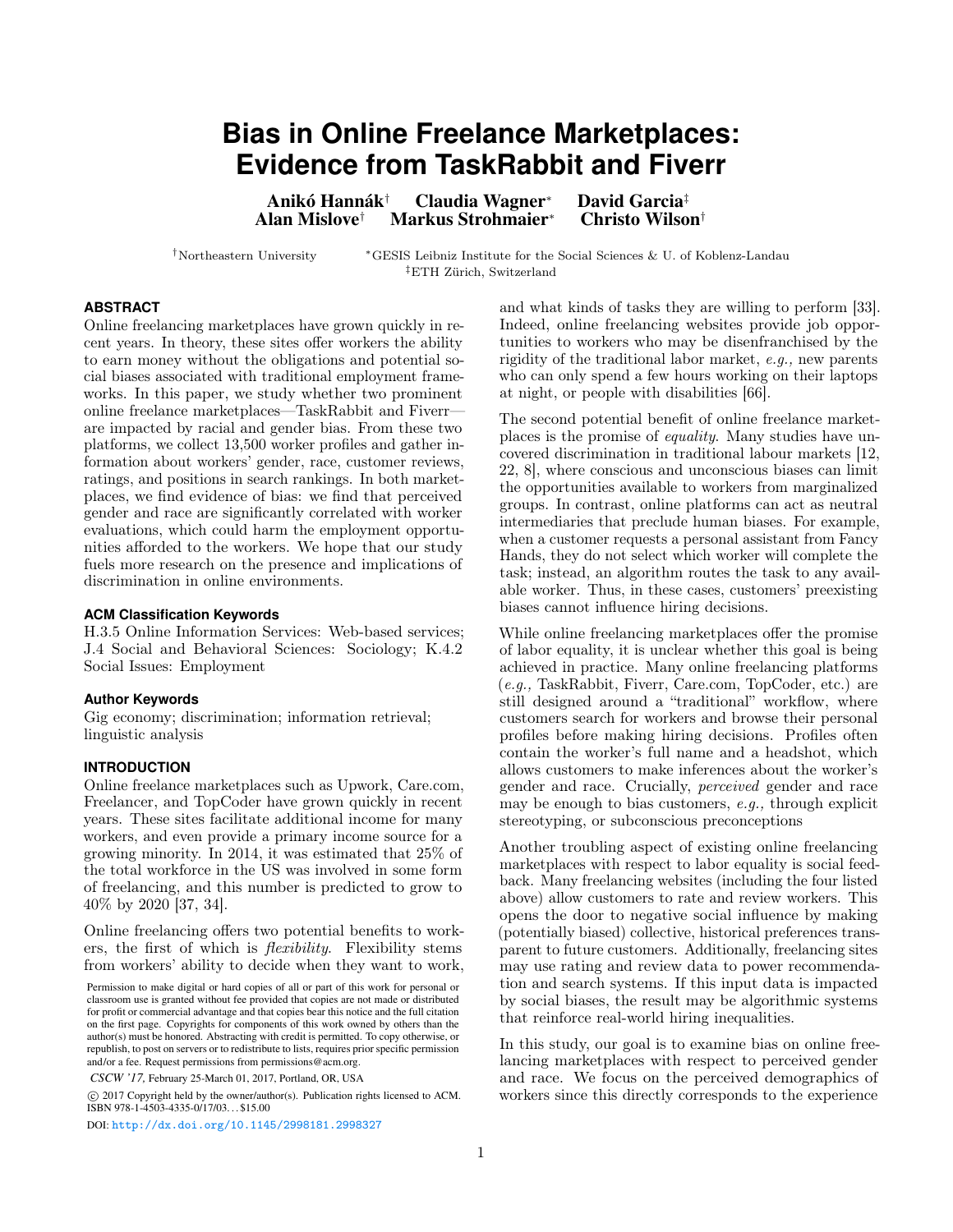of customers when hiring workers, i.e., examining and judging workers based solely on their online profiles. We control for workers' behavior-related information (e.g., how many tasks they have completed) in order to fairly compare workers with similar experience, but varying perceived demographic traits. In particular, we aim to investigate the following questions:

- 1. How do perceived gender, race, and other demographics influence the social feedback workers receive?
- 2. Are there differences in the language of the reviews for workers of different perceived genders and races?
- 3. Do workers' perceived demographics correlate with their position in search results?

These questions are all relevant, as they directly impact workers' job opportunities, and thus their ability to earn a livelihood from freelancing sites.

As a first step toward answering these questions, we present case studies on two prominent online freelancing marketplaces: TaskRabbit and Fiverr. We chose these services because they are well established (founded in 2008 and 2009, respectively), and their design is representative of a large class of freelancing services, such as Upwork, Amazon Home Services, Freelancer, TopCoder, Care.com, Honor, and HomeHero. Additionally, TaskRabbit and Fiverr allow us to contrast if and how biases manifest in markets that cater to physical tasks  $(e.g., home clean$ ing) and virtual tasks (e.g., logo design) [\[59\]](#page-15-1).

For this study, we crawled data from TaskRabbit and Fiverr in late 2015, collecting over 13,500 worker profiles. These profiles include the tasks workers are willing to complete, and the ratings and reviews they have received from customers. Since workers on these sites do not self-report gender or race,<sup>[1](#page-1-0)</sup> we infer these variables by having humans label their profile images. Additionally, we also recorded each workers' rank in search results for a set of different queries. To analyze our dataset, we use standard regression techniques that control for independent variables, such as when a worker joined the marketplace and how many tasks they have completed.

Our analysis reveals that perceived gender and race have significant correlations with the amount and the nature of social feedback workers receive on TaskRabbit and Fiverr. For example, on both services, workers who are perceived to be Black receive worse ratings than similarly qualified workers who are perceived to be White. More problematically, we observe algorithmic bias in search results on TaskRabbit: perceived gender and race have significant negative correlations with search rank, although the impacted group changes depending on which city we examine.

Ultimately, our findings illustrate that real-world biases can manifest in online labor markets and, on TaskRabbit, impact the visibility of some workers. This may cause negative outcomes for workers in the form of reduced job opportunities and income. We concur with the recommendations of other researchers [\[23,](#page-14-6) [62,](#page-15-2) [58\]](#page-15-3), that online labor markets should be proactive about identifying and mitigating biases on their platforms.

Limitations. It is important to note that our study has several limitations. First, our data on worker demographics is based solely on the judgement of profile images by human labelers. In other words, we do not know the true gender or race of workers. Fortunately, our methodology closely corresponds to how customers perceive workers in online contexts.

Second, although our study presents evidence that perceived gender and race are correlated with social feedback on TaskRabbit and Fiverr, our data does not allow us to investigate the causes of these correlations, or the impact of these mechanisms on workers' hireability. Prior work has shown that status differentiation and placement in rankings do impact human interactions with online systems [\[49,](#page-15-4) [18\]](#page-14-7), which suggests that similar effects will occur on online freelance marketplaces, but we lack the data to empirically confirm this.

Third, since we do not know customers' geolocations, we are unable to control for some location effects. For example, a customer may prefer to only hire workers who live in their own town for the sake of expedience, but if the racial demographics of that town are skewed, this may appear in our models as racial bias.

Lastly, we caution that our results from TaskRabbit and Fiverr may not generalize to other freelancing services. This work is best viewed as a case study of two services at a specific point in time, and we hope that our findings will encourage further inquiry and discussion into labor equality in online marketplaces.

# **RELATED WORK**

In this section, we set the stage for our study by presenting related work. First, we introduce online freelance marketplaces and academic work that has examined them. Second, we briefly overview studies that have uncovered bias in online systems, and the mechanisms that lead to biased outcomes. Finally, we put our work into context within the larger framework of algorithmic auditing.

# **Online Freelance Marketplaces**

In recent years, online, on-demand labor marketplaces have grown in size and importance. These marketplaces are sometimes referred to collectively as the "gig economy" [\[56\]](#page-15-5), since workers are treated as "freelancers" or "independent contractors". Whereas in pre-digital times it was challenging for independent workers to effectively advertise their services, and for customers to locate willing workers, today's online marketplaces greatly simplify the process of matching customers and workers. The fluidity of online, on-demand labor marketplaces give workers the flexibility to choose what jobs to they are willing to do,

<span id="page-1-0"></span><sup>1</sup>We refer to this variable as "race" rather than "ethnicity" since it is only based on people's skin color.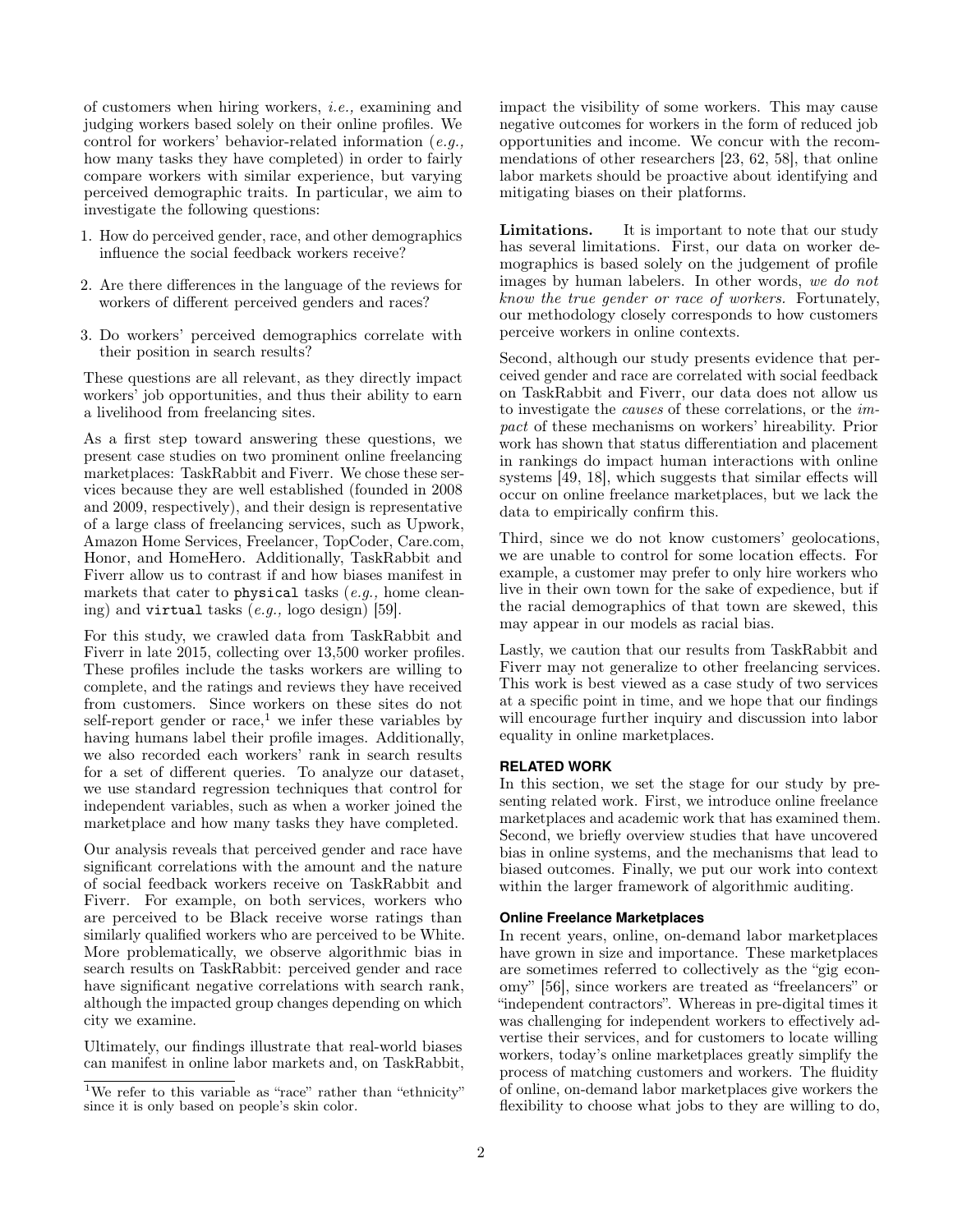and when they are willing to work, while customers have the ability to request jobs that range in complexity from very simple (e.g., label an image) to extremely complex (e.g., install new plumbing in a house).

Teodoro et al. propose a classification scheme for ondemand labor marketplaces that divides them along two dimensions: 1) task complexity, ranging from simple to complex, and 2) nature of the tasks, ranging from virtual (i.e., online) to physical (i.e., requiring real-world presence) [\[59\]](#page-15-1). For example, Amazon Mechanical Turk is the most prominent example of a microtasking website [\[66\]](#page-15-0) that falls into the simple/virtual quadrant of the space.

In this study, we focus on two services that fall into the complex half of Teodoro's classification scheme [\[59\]](#page-15-1). TaskRabbit caters to complex/physical jobs such as moving and housework, and is emblematic of similar marketplaces like Care.com and NeighborFavor. In contrast, Fiverr hosts complex/virtual jobs like video production and logo design, and is similar to marketplaces like Freelancer and TopCoder. For ease of exposition, we collectively refer to services in the complex half of Teodoro's classification as freelancing marketplaces.

Since our goal is to examine racial and gender bias, we focus on freelancing marketplaces in this study. On microtask markets, there is little emphasis on which specific workers are completing tasks, since the price per task is so low (often less than a dollar). In fact, prices are so low that customers often solicit multiple workers for each job, and rely on aggregation to implement qualitycontrol [\[64,](#page-15-6) [54,](#page-15-7) [5\]](#page-14-8). In contrast, jobs on complex markets are sufficiently complicated and expensive that only a single worker will be chosen to complete the work, and thus facilities that enable customers to evaluate individual workers are critical (e.g., detailed worker profiles with images and work histories). However, the ability for customers to review and inspect workers raises the possibility that preexisting biases may impact the hiring prospects of workers from marginalized groups.

Measuring Freelancing Marketplaces. Given the growing importance of the gig-economy, researchers have begun empirically investigating online freelancing marketplaces. Several studies have used qualitative surveys to understand the behavior and motivations of workers on services like Gigwalk [\[59\]](#page-15-1), TaskRabbit [\[59,](#page-15-1) [60\]](#page-15-8), and Uber [\[39\]](#page-14-9). Zyskowski et al. specifically examine the benefits and challenges of online freelance work for disabled workers [\[66\]](#page-15-0). Other studies present quantitative results from observational studies of workers [\[47,](#page-15-9) [14\]](#page-14-10). This study also relies on observed data; however, to our knowledge, ours is the first study that specifically examines racial and gender inequalities on freelancing marketplaces.

# **Discrimination**

Real-world labor discrimination is an important and difficult problem that has been studied for many years [\[61\]](#page-15-10). Some researchers approach the problem from the perception side, by conducting surveys [\[8\]](#page-14-5) or performing controlled experiments [\[12,](#page-14-3) [22\]](#page-14-4). Other studies focus on measuring the consequences of labor discrimination by using large, observational data sets to find systematic disparities between groups [\[1,](#page-13-0) [2\]](#page-13-1).

Although we are unaware of any studies that examine labor discrimination on online freelance marketplaces, studies have found racial and gender discrimination in other online contexts. For example, Latanya Sweeney found that Google served ads that disparaged African Americans [\[58\]](#page-15-3), while Datta et al. found that Google did not show ads for high-paying jobs from women [\[20\]](#page-14-11). Similarly, two studies have found that female and Black sellers on eBay earn less that male and White sellers, respectively [\[4,](#page-13-2) [36\]](#page-14-12). Edelman et al. used field experiments to reveal that hosts on Airbnb are less likely to rent properties to racial minorities [\[23\]](#page-14-6). Finally, Wagner et al. found that biased language was used to describe women in Wikipedia articles [\[63\]](#page-15-11).

Two studies that are closely related to ours examine discrimination by workers against customers in freelancing markets. Thebault et al. surveyed workers on TaskRabbit from the Chicago metropolitan area, and found that they were less likely to accept requests from customers in the socioeconomically disadvantaged South Side area, as well as from the suburbs [\[60\]](#page-15-8). Similarly, Ge et al. found that Uber drivers canceled rides for men with Black-sounding names more than twice as often as for other men [\[27\]](#page-14-13). In contrast, our study examines discrimination by customers against workers, rather than by workers against customers.

Mechanisms of Discrimination. Our study is motivated by prior work that posits that the design of websites may exacerbate preexisting social biases. Prior work has found that this may occur through the design of pricing mechanisms [\[24\]](#page-14-14), selective revelation of user information [\[45\]](#page-15-12), or the form in which information is disclosed [\[10,](#page-14-15) [13,](#page-14-16) [19,](#page-14-17) [26\]](#page-14-18).

Many studies in social science have focused on the consequences of status differentiation. High status individuals tend to be more influential and receive more attention [\[6,](#page-14-19) [7\]](#page-14-20), fare better in the educational system, and have better prospects in the labor market [\[46,](#page-15-13) [53,](#page-15-14) [42\]](#page-15-15). Other studies show that men are assumed to be more worthy than women  $[21, 11, 32, 46, 50]$  $[21, 11, 32, 46, 50]$  $[21, 11, 32, 46, 50]$  $[21, 11, 32, 46, 50]$  $[21, 11, 32, 46, 50]$  $[21, 11, 32, 46, 50]$  $[21, 11, 32, 46, 50]$  $[21, 11, 32, 46, 50]$  $[21, 11, 32, 46, 50]$  or that Whites are seen as more competent [\[16,](#page-14-24) [55\]](#page-15-17). Status differentiation is thus considered a major source of social inequality that affects virtually all aspects of individuals' lives [\[51\]](#page-15-18).

In this study, we examine two freelancing websites that present workers in ranked lists in response to queries from customers. Work from the information retrieval community has shown that the items at the top of search rankings are far more likely to be clicked on by users [\[49,](#page-15-4) [18\]](#page-14-7). When the ranked items are human workers in a freelancing marketplace, the ranking algorithm can viewed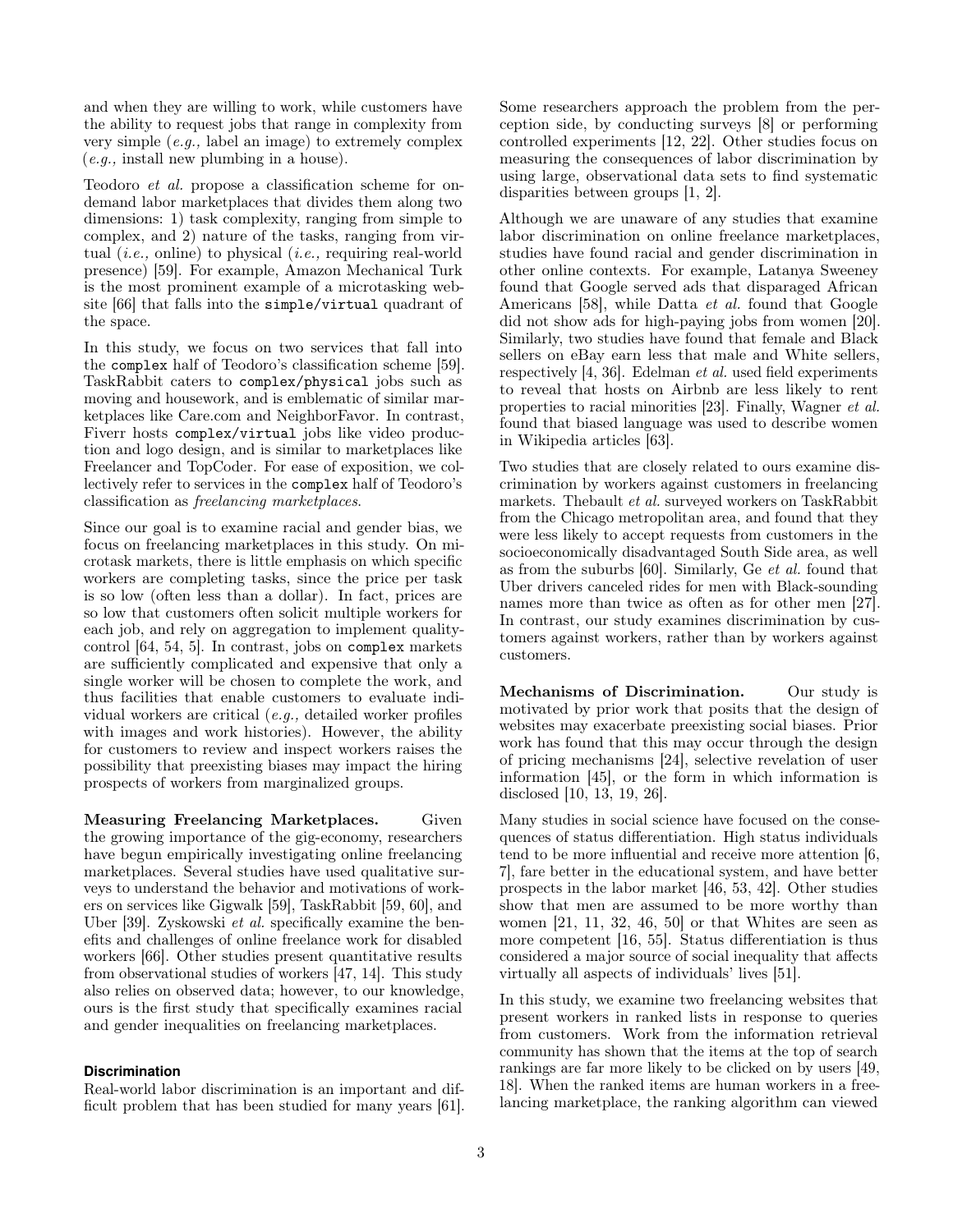as creating status differentiation. This opens the door for the reinforcement of social biases, if the ranking algorithm itself is afflicted by bias.

# **Algorithm Auditing**

Recently, researchers have begun looking at the potential harms (such as gender and racial discrimination) posed by opaque, algorithmic systems. The burgeoning field of algorithm auditing [\[52\]](#page-15-19) aims to produce tools and methodologies that enable researchers and regulators to examine black-box systems, and ultimately understand their impact on users. Successful prior audits have looked at personalization on search engines [\[30,](#page-14-25) [35\]](#page-14-26), localization of online maps [\[54\]](#page-15-7), social network news-feeds [\[25\]](#page-14-27), online price discrimination [\[31,](#page-14-28) [43,](#page-15-20) [44\]](#page-15-21), dynamic pricing in e-commerce [\[15\]](#page-14-29), and the targeting of online advertisements [\[29,](#page-14-30) [38\]](#page-14-31).

Sandvig *et al.* propose a taxonomy of five methodologies for conducting algorithm audits [\[52\]](#page-15-19). In this taxonomy, our study is a "scraping audit", since we rely on crawled data. Other audit methodologies are either not available to us, or not useful. For example, we cannot perform a "code audit" without privileged access to TaskRabbit and Fiverr's source code. It is possible for us to perform a "user" or "collaborative audit"  $(i.e.,$  by enlisting real users to help us collect data), but this methodology offers no benefits (since the data we require from TaskRabbit and Fiverr is public) while incurring significant logistical (and possibly monetary) costs.

# **BACKGROUND**

In this section, we introduce the online freelancing marketplaces TaskRabbit and Fiverr. We discuss the similarities and differences between these markets from the perspective of workers and customers.

# **TaskRabbit**

TaskRabbit, founded in 2008, is an online marketplace that allows customers to outsource small, household tasks such as cleaning and running errands to workers. TaskRabbit focuses on physical tasks [\[59\]](#page-15-1), and as of December 2015, it was available in 30 US cities.

Worker's Perspective. To become a "tasker", a worker must go through three steps. First, they must sign up and construct a personal profile that includes a profile image and demographic information. Second, the worker must pass a criminal background check. Third, the worker must attend an in-person orientation at a TaskRabbit regional center [\[57\]](#page-15-22).

Once these steps are complete, the worker may begin advertising that they are available to complete tasks. TaskRabbit predefines the task categories that are available  $(e,q, "cleaning"$  and "moving"), but workers are free to choose 1) which categories they are willing to perform, 2) when they are willing to perform them, and 3) their expected hourly wage for each category.

Customer's Perspective. When a customer wants to hire a "tasker", they must choose a category of interest, give their address, and specify dates and times when they would like the task to be performed. These last two stipulations make sense given the physical nature of the tasks on TaskRabbit. Once the customer has input their constraints, they are presented with a ranked list of workers who are willing to perform the task. The list shows the workers' profile images, expected wages, and positive reviews from prior tasks.

After a customers has hired a tasker, they may write a free-text review on that worker's profile and rate them with a "thumbs up" or "thumbs down". Workers' profiles list their reviews, the percentage of positive ratings they received, and the history of tasks they have completed.

# **Fiverr**

Fiverr is a global, online freelancing marketplace launched in 2009. On Fiverr, workers advertise "micro-gigs" that they are willing to perform, starting at a cost of \$5 per job performed (from which the site derives its name). For the sake of simplicity, we will refer to micro-gigs as  $tasks<sup>2</sup>$  $tasks<sup>2</sup>$  $tasks<sup>2</sup>$ .

Unlike TaskRabbit, Fiverr is designed to facilitate virtual tasks [\[59\]](#page-15-1) that can be conducted entirely online. In December 2015, Fiverr listed more than three million tasks in 11 categories such as design, translation, and online marketing. Example tasks include "a career consultant will create an eye-catching resume design", "help with HTML, JavaScript, CSS, and JQuery", and "I will have Harold the Puppet make a birthday video".

Worker's Perspective. To post a task on Fiverr, a worker first fills out a user profile including a profile image, the country they are from, the languages they speak, etc. Unlike TaskRabbit, no background check or other preconditions are necessary for a person to begin working on Fiverr. Once a worker's profile is complete, they can begin advertising tasks to customers. Each task must be placed in one of the predetermined categories/subcategories defined by Fiverr, but these categories are quite broad (e.g., "Advertising" and "Graphics & Design"). Unlike TaskRabbit, workers on Fiverr are free to customize their tasks, including their titles and descriptive texts.

Customer's Perspective. Customers locate and hire workers on Fiverr using free-text searches within the categories/subcategories defined by Fiverr. After searching, the customer is presented with a ranked list of tasks matching their query.[3](#page-3-1) Customers can refine their

<span id="page-3-0"></span> $^{2}\mathrm{Since}$  Nov 2015 the site has an open price model though most tasks still cost \$5.

<span id="page-3-1"></span><sup>&</sup>lt;sup>3</sup>Note that search results on Fiverr and TaskRabbit are slightly different: on Fiverr, searches return lists of tasks, each of which is offered by a worker; on TaskRabbit, searches return a list of workers.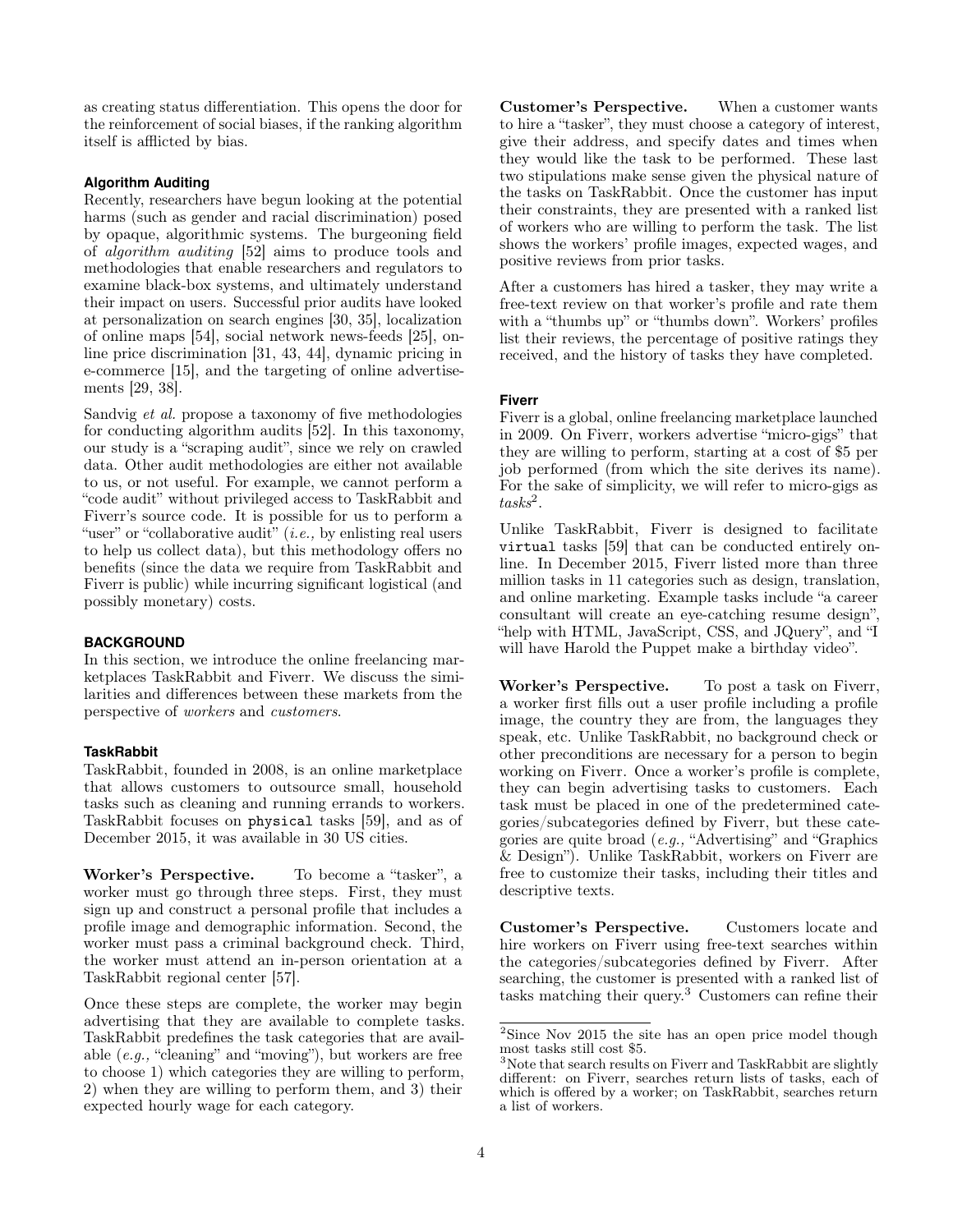search using filters, such as narrowing down to specific subcategories, or filtering by worker's delivery speed.

If a customer clicks on a task, they are presented with a details page, including links to the corresponding worker's profile page. The worker's profile page lists other tasks that they offer, customer reviews, and their average rating. Although profile pages on Fiverr do not explicitly list workers' demographic information, customers may be able to infer this information from a given worker's name and profile image.

Like TaskRabbit, after a worker has been hired by a customer, the customer may review and rate the worker. Reviews are written as free-text and ratings range from 1 to 5. Similarly, a worker's reviews and ratings are publicly visible on their profile.

# **Summary**

Similarities. Overall, TaskRabbit and Fiverr have many important similarities. Both markets cater to relatively expensive tasks, ranging from a flat fee of \$5 to hundreds of dollars per hour. Both websites also allow workers to fill out detailed profiles about themselves (although only TaskRabbit formally verifies this information). Customers are free to browse workers' profiles, including the ratings and free-text reviews they have received from previous customers.

Both websites have similar high-level designs and workflows for customers. TaskRabbit and Fiverr are built around categories of tasks, and customers search for workers and tasks, respectively, within these categories. On both sites, search results are presented as ranked lists, and the ranking mechanism is opaque  $(i.e.,$  by default, workers are not ordered by feedback score, price, or any other simple metric). Once tasks are completed, customers are encouraged to rate and review workers.

Differences. The primary difference between TaskRabbit and Fiverr is that the former focuses on physical tasks, while the latter caters to virtual tasks. Furthermore, TaskRabbit has a much stricter vetting process for workers, due to the inherent risks of physical tasks that involve sending workers into customers' homes. As we will show, this confluence of geographic restrictions and background checks cause TaskRabbit to have a much smaller worker population than Fiverr.

Another important difference between these marketplaces is that workers on Fiverr may hide their gender and race, while workers on TaskRabbit cannot as a matter of practice. On TaskRabbit, we observe that almost all workers have clear headshots on their profiles. However, even without these headshots, customers will still meet hired workers face-to-face in most cases, allowing customers to form impressions about workers' gender and race. In contrast, since tasks on Fiverr are virtual, workers need not reveal anything about their true physical characteristics. We observe that many workers take advantage

of the anonymity offered by Fiverr and do not upload a picture that depicts a person (29%) or do not upload a picture at all (12%).

# **DATA COLLECTION**

We now present our data collection and labeling methodology. Additionally, we give a high-level overview of our dataset, focusing specifically on how the data breaks down along gender and racial lines.

# **Crawling**

To investigate bias and discrimination, we need to collect 1) demographic data about workers on these sites, 2) ratings and reviews of workers, and 3) workers' rank in search results. To gather this data, we perform extensive crawls of TaskRabbit and Fiverr.

At the time of our crawls, TaskRabbit provided site maps with links to the profiles of all workers in all 30 US cities that were covered by the service. Our crawler gathered all worker profiles, including profile pictures, reviews, and ratings. Thus, our TaskRabbit dataset is complete. Furthermore, we used our crawler to execute search queries across all task categories in the 10 largest cities that TaskRabbit is available in, to collect workers' ranks in search results.

In contrast, Fiverr is a much larger website, and we could not crawl it completely. Instead, we selected a random subcategory from each of the nine main categories on the site, and collected all tasks within that subcategory. These nine subcategories are: "Databases", "Animation and 3D", "Financial Consulting", "Diet and Weight Loss", "Web Analytics", "Banner Advertising", "Singers and Songwriters", "T-Shirts", and "Translation". The crawler recorded the rank of each task in the search results, then crawled the profile of the worker offering each task.

Overall, we are able to gather 3,707 and 9,788 workers on TaskRabbit and Fiverr, respectively. It is not surprising that TaskRabbit has a smaller worker population, given that the tasks are geographically restricted within 30 cities, and workers must pass a background check. In contrast, tasks on Fiverr are virtual, so the worker population is global, and there are no background check requirements.

We use Selenium to implement our crawlers. We crawled Fiverr in November and December 2015, and TaskRabbit in December 2015. Fiverr took longer to crawl because it is a larger site with more tasks and workers.

# **Extracted Features**

Based on the data from our crawls, we are able to extract the following four types of information about workers:

1. Profile metadata: We extract general information from workers' profiles, including: location, languages spoken, a freetext "About" box, and links to Facebook and Google+ profiles. However, not all workers provide all of this information.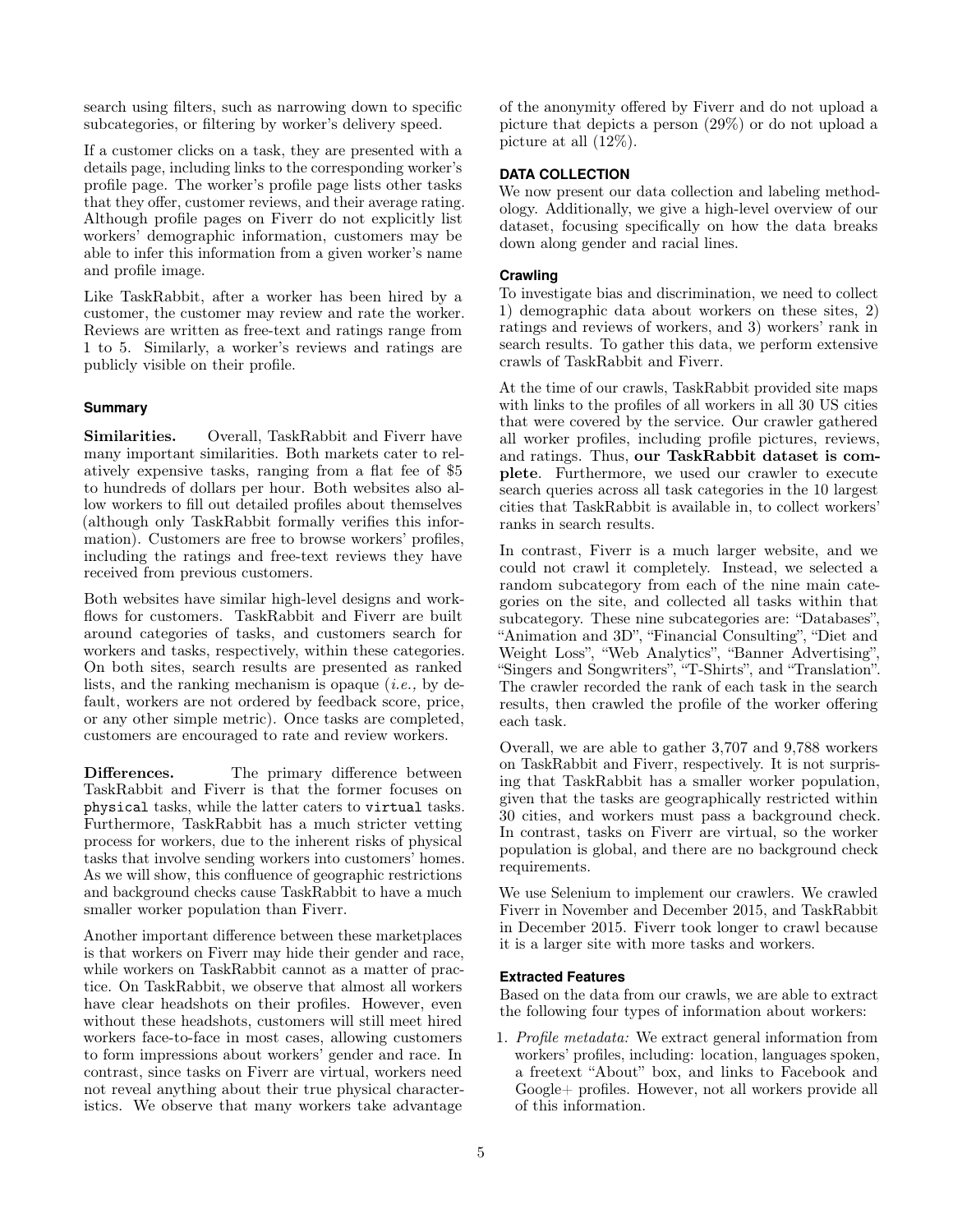<span id="page-5-0"></span>

|                              |              | # of           | $\#$ of Search  | Unknown          | Gender $(\%)$       |            |            | Race $(\%)$  |             |
|------------------------------|--------------|----------------|-----------------|------------------|---------------------|------------|------------|--------------|-------------|
| Website                      | Founded      | Workers        | Results         | Demographics (%) | Female Male   White |            |            | Black        | Asian       |
| taskrabbit.com<br>fiverr.com | 2008<br>2009 | 3.707<br>9,788 | 13,420<br>7,022 | $12\%$<br>56%    | 42%<br>37%          | 58%<br>63% | 73%<br>49% | $15\%$<br>9% | 12%<br>42\% |

Table 1: Overview of the two data sets from TaskRabbit and Fiverr. "Number of Search Results" refers to user profiles that appeared in the search results in response to our search queries. We cannot infer the gender or race for 12% and 56% of users, respectively.

<span id="page-5-1"></span>

Figure 1: Member growth over time on TaskRabbit and Fiverr, broken down by perceived gender and race.

- 2. Perceived demographics: Workers on TaskRabbit and Fiverr do not self-identify their gender and race. Instead, we asked workers on Amazon Mechanical Turk to label the gender and race of TaskRabbit and Fiverr workers based on their profile images. Each profile image was labeled by two workers, and in case of disagreement we evaluated the image ourselves. We found disagreement in less than 10% of cases. Additionally, there are a small fraction of images for which race and/or gender cannot be determined (e.g., images containing multiple people, cartoon characters, or objects). This occurred in  $\lt 5\%$  of profile images from TaskRabbit, and <18% on Fiverr.
- 3. Activity and feedback: We extract information describing each worker's career, including the date they joined the site, the tasks they have completed in the past, when they last logged-in to the site, and social feedback in the form of freetext reviews and numeric ratings. Workers on TaskRabbit who have 98% positive reviews and high activity in a 30 day period are marked as "Elite", which we also record.
- 4. Rank: We record the rank of each worker in response to different search queries. We construct search queries differently on each site, as their search functionality is different. On Fiverr, we search within each subcategory and obtain the ranking of all tasks. On TaskRabbit, we have to provide search parameters, so we select the 10 largest cities, all task types, and dates one week in the future relative to the crawl date. Since we run many queries in different task categories (and geographic locations on TaskRabbit), it is common for workers to appear in multiple result lists.

#### **Ethics**

While conducting this study, we were careful to collect data in an ethical manner. First, we made sure to respect robots.txt and impose minimal load on TaskRabbit and Fiverr servers during our crawls. Although both sites have Terms of Service that prohibit crawling, we believe that algorithm audits are necessary to ensure civil rights in the digital age. Second, we did not affect the workers on either website since we did not book any tasks or interact with the workers in any way. Third, we minimized our data collection whenever possible; for example, we did not collect workers' names. Finally, we note that although all information on the two websites is publicly available, we do not plan to release our dataset, since this might violate workers' contextual expectations about their data.

# **Labeling Profile Images**

Workers do not self-report gender or race on TaskRabbit and Fiverr. Thus, to classify workers' demographics, we rely on profile image-based inference from workers on Amazon Mechanical Turk (AMT). Each image is evaluated by two AMT workers residing in the US.

We asked AMT workers to answer two questions about each profile image. The first asked the AMT worker if the image depicted a human, multiple humans, or some other non-human image. If the AMT worker determined that the image depicted a single human, then we asked them to classify the race and gender of the person on the image. The AMT workers had to select from predefined categories of race and gender. For the racial categories, we picked the three largest groups that are recognized by the United States Census Bureau: White, Black, and Asian [\[3\]](#page-13-3). The fourth largest group, Hispanic, is an ethnonym that covers people with diverse racial backgrounds.

Overall, the two raters agreed on 88% of the TaskRabbit images and 85% of the Fiverr images. They had the most difficulty differentiating between White and Asian faces of the same gender; these cases account for over two thirds of all disagreements. In these cases, we manually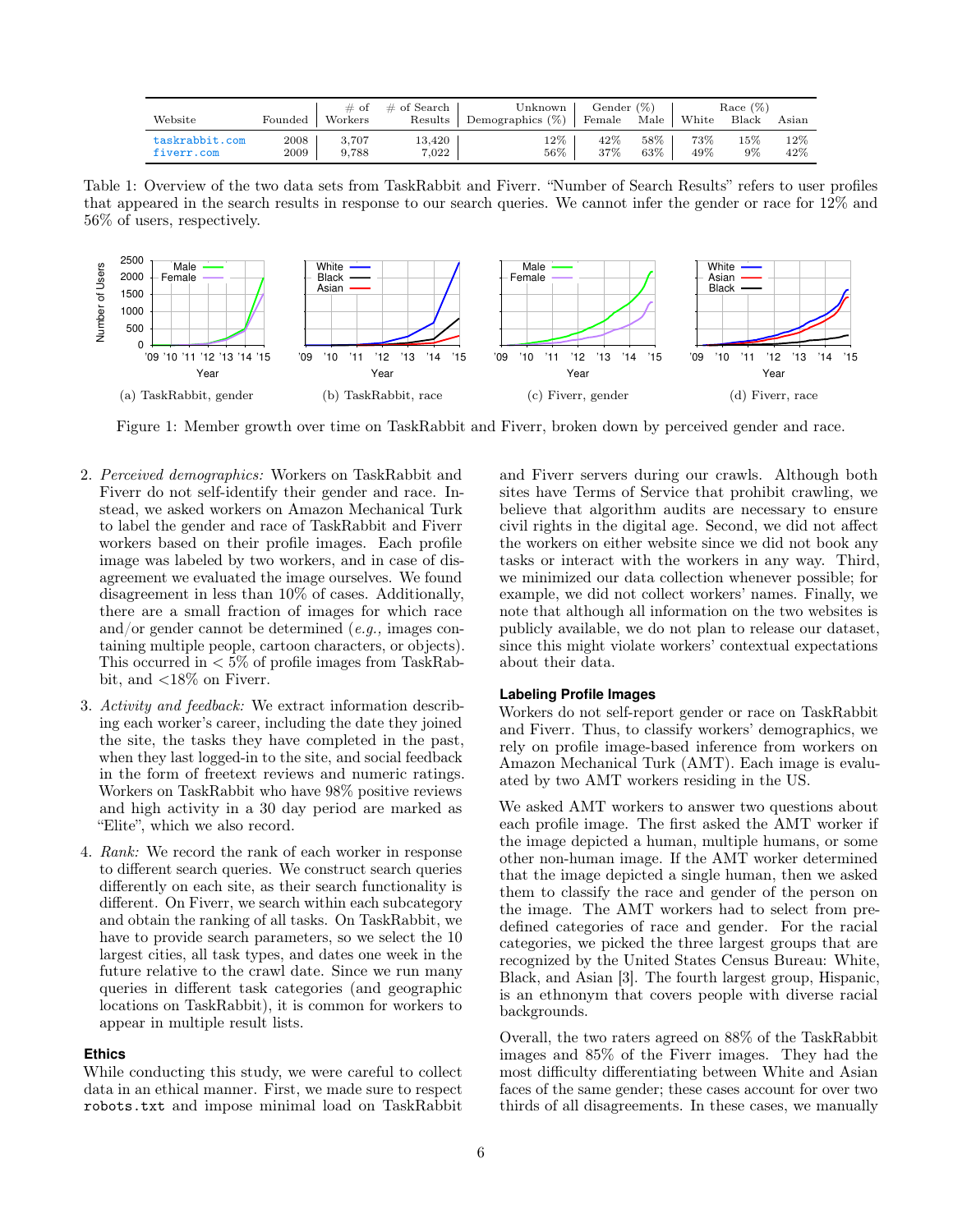<span id="page-6-0"></span>

|                            | $\#$ of Reviews<br>$(w/o)$ Interactions) | $\#$ of Reviews<br>(w / Intercations) |
|----------------------------|------------------------------------------|---------------------------------------|
| (Intercept)                | $-2.601***$                              | $-2.593***$                           |
| Completed Tasks            | $0.009***$                               | $0.009***$                            |
| Elite                      | $0.368***$                               | $0.371***$                            |
| Member Since               | $-0.308***$                              | $-0.308***$                           |
| Recent Activity            | $0.005***$                               | $0.005***$                            |
| Rating Score               | $0.049***$                               | $0.049***$                            |
| Female                     | $-0.087***$                              | $-0.105***$                           |
| Asian                      | 0.092                                    | $-0.145***$                           |
| Black                      | $-0.051$                                 | 0.037                                 |
| Asian Women<br>Black Women |                                          | 0.127<br>0.033                        |
| Observations               | 3,512                                    | 3,512                                 |
| Log Likelihood             | $-11,758$                                | $-11,757$                             |

(a) Negative binomial regression using number of reviews as the dependent variable. Being an Elite worker, active, experienced, and high rating scores have positive effects. The perception of being a woman has significant negative correlation with the number of reviews, particularly so among those also perceived to be White.

|                            | Rating Score<br>$(w/\text{o}$ Interactions) | Rating Score<br>(w / Intercations) |
|----------------------------|---------------------------------------------|------------------------------------|
| Completed Tasks            | $0.002*$                                    | $-0.002*$                          |
| Elite                      | $0.585***$                                  | $0.587***$                         |
| Member Since               | $-0.092*$                                   | $-0.100*$                          |
| Number of Reviews          | 0.002                                       | 0.002                              |
| Recent Activity            | $0.017***$                                  | $0.017***$                         |
| Female                     | $-0.041$                                    | $-0.08$                            |
| Asian                      | $-0.068$                                    | $-0.149$                           |
| Black                      | $-0.306***$                                 | $-0.347***$                        |
| Asian Women<br>Black Women |                                             | 0.206<br>0.092                     |
| Observations               | 3,513                                       | 3,513                              |
| Log Likelihood             | $-5.660$                                    | $-5,658.14$                        |

(b) Ordinal regression using ratings as the dependent variable shows that being an Elite worker and active have positive effects. Workers perceived to be Black receive significantly fewer reviews than workers perceived to be White. This effect is pronounced among workers perceived to be male.

Table 2: Variables and their relations with reviews and ratings on TaskRabbit. Note:  $^*p < 0.05; ^{**}p < 0.01; ^{***}p < 0.001$ 

assessed the picture and either removed or labeled it correctly.

It is important to point out that the true characteristics of workers  $(i.e., the gender and race they self-identity)$ with), and the characteristics perceived by our human labelers, may not agree. In an online context, customers form their impressions of workers based on the provided profile images, which could potentially differ from reality. In this paper, we use the terms "gender" and "race" to describe these perceived characteristics of workers. Our assumption is that the gender and race labels provided by AMT workers are a close estimate of the impressions that real customers form based on the same images.

#### **Dataset Overview**

Table [1](#page-5-0) presents an overview of our TaskRabbit and Fiverr datasets, focusing on summary statistics and the gender and racial breakdowns of workers. Our exhaustive crawl collected all workers from TaskRabbit, whereas on Fiverr we only collected workers that had at least one task in our random sample of nine subcategories. Despite this, we see that Fiverr is more popular overall, with our data containing 9,788 workers, versus 3,707 for TaskRabbit.

As shown in Table [1,](#page-5-0) 12% and 56% of workers on TaskRabbit and Fiverr, respectively, could not be labeled with race and gender. The large fraction of unlabeled workers on Fiverr fall into two categories: 12% have no profile image at all, while 29% have an image that does not depict a human. We include both of these categories into our subsequent analysis since they capture cases where customers cannot perceive workers' gender or race. Overall, Table [1](#page-5-0) shows that Whites and males are the largest identifiable perceived race and gender classes on these websites.

Figure [1](#page-5-1) explores the growth of the worker populations on TaskRabbit and Fiverr. The subfigures break down the population by the perceived gender and race of workers.

Overall, we observe rapid population growth on both sites, which indicates that online freelancing is becoming an increasingly popular occupation.

Finally, we note that our population data does not include workers who deactivated their accounts prior to our crawls. This raises the question of whether observed imbalances in perceived gender and race are due to 1) unequal numbers of workers joining the sites, 2) certain classes of workers abandoning these sites at greater rates than others, or 3) some combination of the two? In future work, we may be able to answer this question by using periodic crawls to identify users who deactivate their accounts.

# **RESULTS**

We now explore race and gender bias on TaskRabbit and Fiverr. First, we focus on social feedback by analyzing how different variables are correlated with the number of reviews and ratings received by workers. Second, we take a deeper look at the content of customer reviews using linguistic analysis techniques. Both of these investigations reveal significant differences that are correlated with perceived gender and race. This motivates our third analysis, which examines whether perceived gender and race are correlated with workers' ranking in search results.

# **Review and Rating Bias**

To what extent are perceived gender, race, and other demographic variables correlated with the social feedback (in the form of reviews and ratings) workers receive? This is an important question, because social feedback may influence the hiring decisions of future customers. If these social feedback mechanisms are impacted by bias, this may negatively affect the job opportunities available to workers.

To ensure that the effects of perceived gender and race on social feedback are not simply due to other variables correlated with gender/race, we control for a number of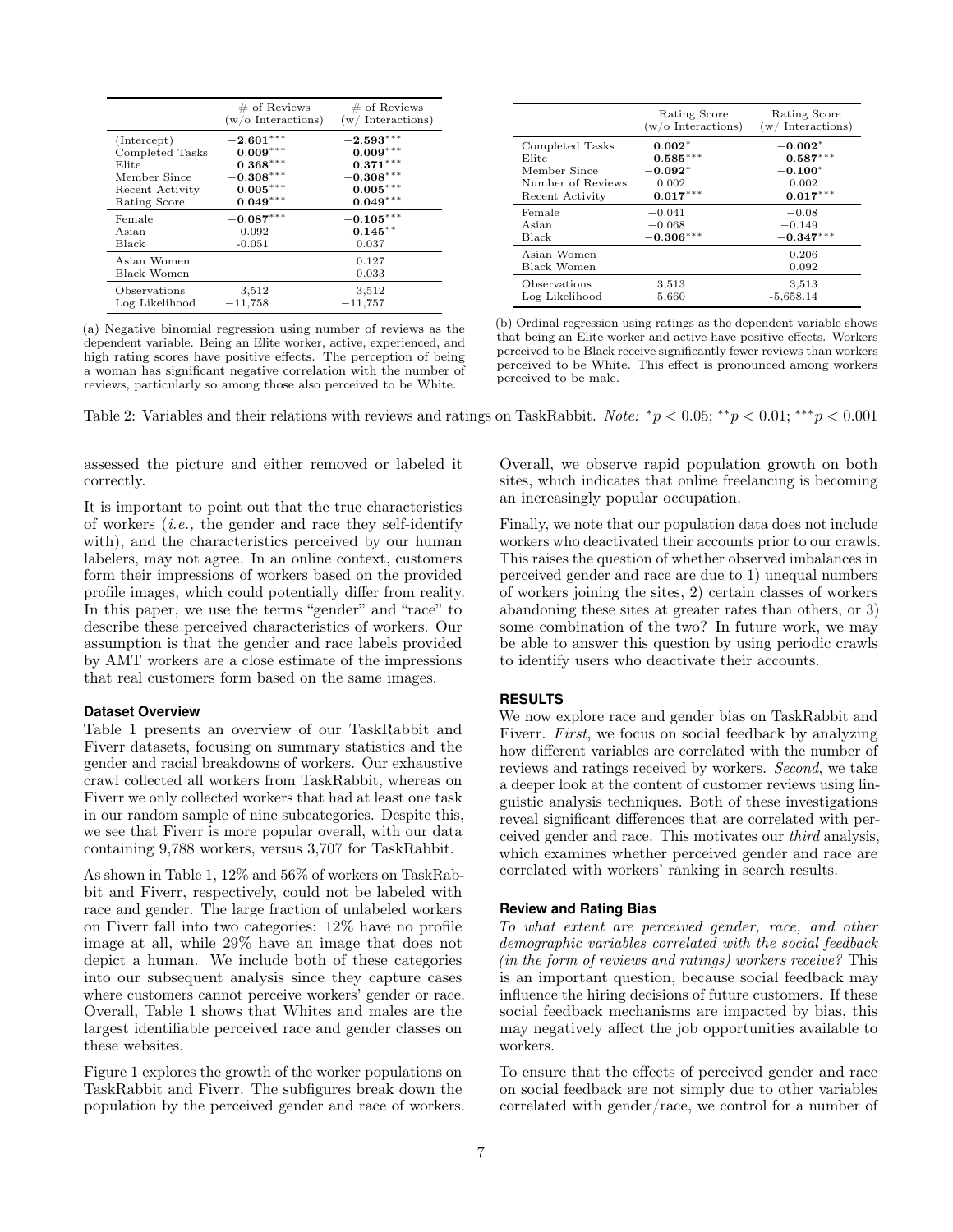factors having to do with 1) demographic information and 2) workers' experience on the site (e.g., number of completed tasks). Of course, we cannot exclude the possibility that unobserved confounding variables exist, but we do control for all observable cues on the websites in our models.

# *Review Bias on TaskRabbit*

Table [2a](#page-6-0) depicts the results of a negative binomial regression model using the number of reviews as dependent variable and perceived gender and race as independent variables. The first column presents a model without interactions, while the second includes interactions between perceived race and gender. In our models, we use "male" and "White" as the baseline perceived gender and race, i.e., all comparisons are made relative to these categories. For example, the "Female" row in Table [2a](#page-6-0) compares workers that are perceived to be female versus workers that are perceived to be male in the noninteraction model, and workers that are perceived to be White females versus workers that are perceived to be White males in the interaction model. We control for other factors such as being an elite worker, how long the worker has been a member of TaskRabbit, the last time the worker was online  $(i.e.,$  activity level), their average rating score, and how many tasks they have completed in the past. The "Member Since" variable of a worker is encoded as the difference in years from 2015 (i.e., 2014 is −1, 2013 is −2, etc.). "Recent Activity" is encoded as the difference in days from the day we collected the data.

First, we examine the model without interactions. Table [2a](#page-6-0) reveals that all factors besides perceived race have significant statistical relationships with the number of reviews a worker receives. Unsurprisingly, the join date has a significant negative coefficient, which means that workers who joined recently (and therefore have less negative values than those who joined a long time ago) are less likely to have received many reviews. Conversely, recent activity has a significant positive correlation with the number of reviews, since active workers receive more reviews. As we would expect, the number of completed tasks is also positively correlated with the number of reviews. All of these results are intuitive: long-term workers who are very active accrue more reviews than new or infrequent workers.

We also find that the perception of being female is associated with fewer reviews: White women receive 10% fewer reviews than White men  $(IRR = 0.90)$ . The mean (median) number of reviews for workers perceived to be women is 33 (11), while it is 59 (15) for workers perceived to be men.

Next, we examine the model with interactions. In this model, the gender-coefficient captures the effect of perceived gender for White people, while the race-coefficient captures the effect of perceived race on the number of reviews for men. Table [2a](#page-6-0) shows that the perception of being female given that a worker is perceived to be White is associated with fewer reviews. Specifically, workers

perceived to be White women receive 10% fewer reviews than those perceived to be White men  $(IRR = 0.90)$ . For all three races we observe that workers perceived to be women receive fewer reviews on average: the mean (median) number of reviews White women receive is 35 (12), while White men get 57 (15) reviews. Black women receive 28 (10) reviews while Black men receive 65 (16) reviews. Asian women receive 32 (10) and Asian men accrue 57 (11) reviews.

We do not observe any significant main correlations for perceived race, but the interaction model shows that workers perceived to be Asian men receive 13% fewer reviews than those perceived to be White men (IRR=0.87).

Although receiving many reviews may indicate that a worker is hired frequently, we note that reviews are not necessarily positive. In the section "Linguistic Bias" we examine the substantive content of reviews.

# *Ratings Bias on TaskRabbit*

Alongside reviews, ratings are another form of social feedback on TaskRabbit. Table [2b](#page-6-0) shows the results of an ordinal model using ratings as outcome variable on TaskRabbit. As before, we present results from models without and with perceived gender/race interactions. In the no interaction model, we observe that the perception of being Black has a significant statistical relationship with rating scores. However, we see no significant correlation in the case of gender. Furthermore, as shown by the interaction model, workers specifically perceived to be Black men receive worse ratings than Black workers overall.

To summarize, we observe that workers perceived to be female on TaskRabbit receive less attention (fewer number of reviews and ratings) than those perceived to be men, and that workers perceived to be Black receive slightly worse ratings than workers perceived to be White. The mean (median) normalized rating score for White workers is 0.98 (1), while it is 0.97 (1) for Black workers.

# *Disparities by City on TaskRabbit*

Thus far, our analysis of TaskRabbit has focused on our entire dataset, which covers workers from 30 cities. However, given the physical nature of tasks on TaskRabbit and varying demographic breakdowns across US cities, it is unclear whether our findings are representative of individual cities.

To examine if our findings are consistent across cities, we built separate models per city and repeated each of the above analyses (number of reviews and rating score) on each geographic subset of workers. Unfortunately, most of these models produce no statistically significant results, since the sample sizes are very small (<209 workers). Instead, we present results from four of the largest TaskRabbit cities (New York City, San Francisco, Los Angeles, and Chicago) in Tables [6](#page-16-0) and [7](#page-16-1) in the Appendix.

We find that the perception of being female is negatively correlated with the number of reviews in every city, which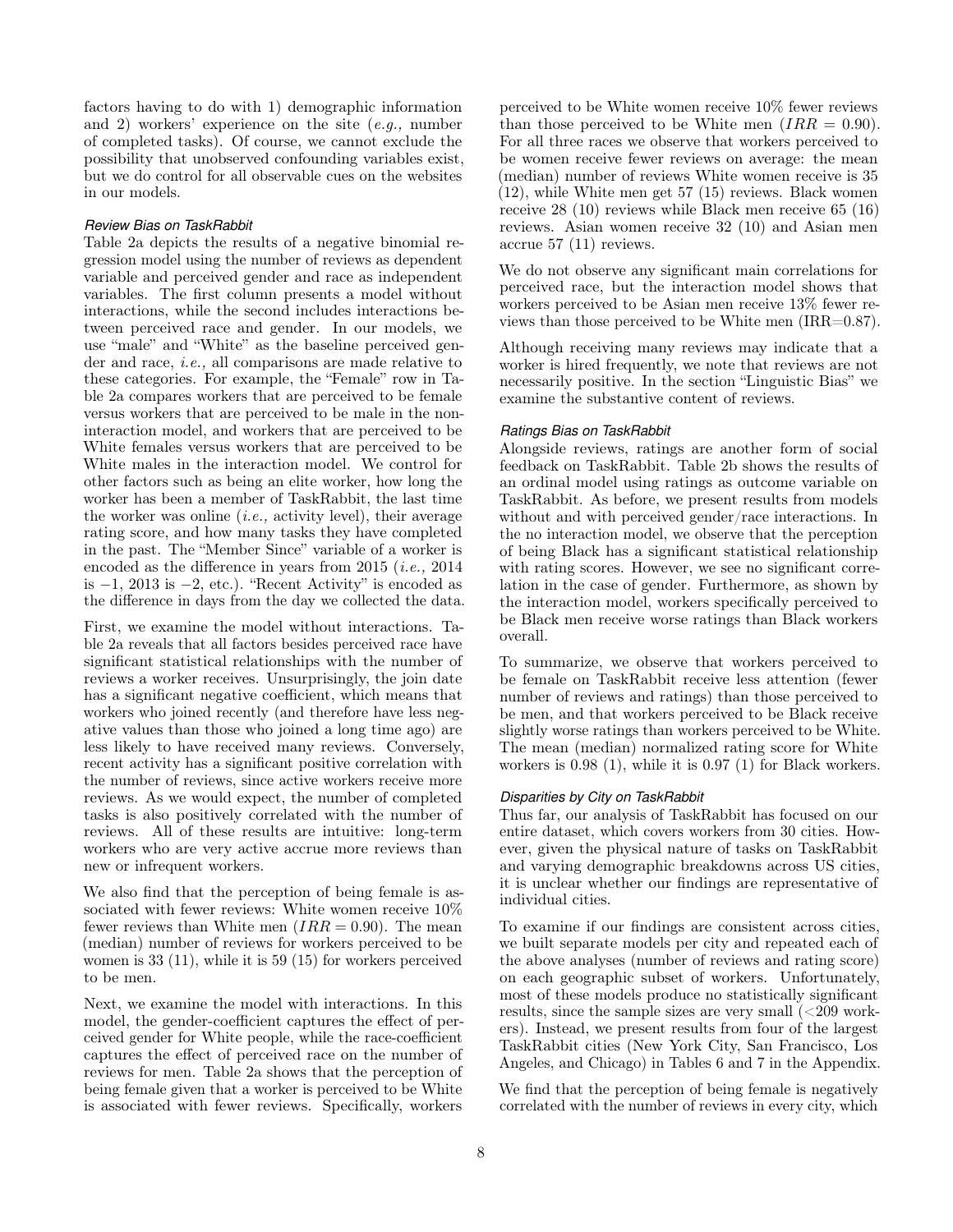<span id="page-8-0"></span>

|                     | $\#$ of Reviews<br>$(w/\text{o}$ Interactions) | $#$ of Reviews<br>(w / Intercations) |
|---------------------|------------------------------------------------|--------------------------------------|
| (Intercept)         | $-2.3121***$                                   | $-2.796***$                          |
| "About" Length      | $0.017***$                                     | $0.002***$                           |
| Avg. Response Time  | $0.001***$                                     | $0.001***$                           |
| Facebook Profile    | $0.149**$                                      | 0.029                                |
| $Google+$ Profile   | $0.122*$                                       | $0.319***$                           |
| Member Since        | $0.82***$                                      | $0.843***$                           |
| Rating Score        | $0.05***$                                      | $1.095***$                           |
| Spoken Languages    | $-0.021$                                       | $-0.054$                             |
| No Image            | $-0.1260**$                                    |                                      |
| Not Human Image     | $0.073*$                                       |                                      |
| Female              | 0.062                                          | 0.11                                 |
| Asian               | $-0.011$                                       | $-0.015$                             |
| Black               | $-0.481***$                                    | $-0.382**$                           |
| Asian Female        |                                                | $-0.07$                              |
| <b>Black Female</b> |                                                | $-0.2370$                            |
| Observations        | 6,275                                          | 3342                                 |
| Log Likelihood      | $-21,908$                                      | $-12,146$                            |

|                    | Rating Score<br>$(w/\text{o}$ Interactions) | Rating Score<br>(w / Intercations) |
|--------------------|---------------------------------------------|------------------------------------|
| "About" Length     | $0.013*$                                    | $0.002***$                         |
| Avg. Response Time | $0.002***$                                  | $0.002***$                         |
| Facebook Profile   | 0.042                                       | $0.193*$                           |
| $Google + Profile$ | $0.355***$                                  | $0.368***$                         |
| Member Since       | $0.36***$                                   | $0.422***$                         |
| Spoken Languages   | $0.69**$                                    | 0.014                              |
| No Image           | $-0.608***$                                 |                                    |
| Not Human Image    | $-0.079$                                    |                                    |
| Female             | $0.175*$                                    | $0.203*$                           |
| Asian              | $\mathbf{-0.222}^{**}$                      | $-0.377***$                        |
| Black              | $-0.45***$                                  | $-0.367*$                          |
| Asian Female       |                                             | 0.15                               |
| Black Female       |                                             | $-0.156$                           |
| Observations       | 6,275                                       | 3,342                              |
| Log Likelihood     | $-10,931.46$                                | $-5,603$                           |

(a) Negative binomial regression using the number of reviews as the dependent variable. Having a lengthy bio, quick response time, being verified on Google+, Facebook and being a long-time member have positive correlations. Having no profile image has a negative correlation, while having a non-human image is positively correlated with the number of reviews. Workers perceived to be Black receive fewer reviews than workers perceived to be White, especially so in the case of men.

(b) Ordinal regression using ratings as the dependent variable. Having a lengthy bio, quick response time, being verified on Google+ or Facebook and being a long-time member have positive effects. Having no profile image has a strong negative correlation. Workers perceived to be female receive higher rating scores than those perceived to be male, while workers perceived to be Asian and Black receive worse rating scores than those perceived to be White.

Table 3: Analyzing variables that may impact reviews and ratings on Fiverr. Note: \* $p < 0.05$ ; \*\* $p < 0.01$ ; \*\*\* $p < 0.001$ 

aligns with our overall findings. However, we caution that only two of these correlations are statistically significant (in San Francisco and Chicago). Furthermore, we see that the perception of being Black is associated with worse ratings across all four cities, although this correlation is only significant in New York City. Overall, the correlations that we find on a city-level with respect to perceived gender and race are in agreement with our results from TaskRabbit on the aggregate-level, though with less statistical confidence due to the smaller sample sizes.

#### *Review Bias on Fiverr*

Next, we examine social feedback on Fiverr, starting with reviews. In contrast with TaskRabbit, on Fiverr a significant fraction of users have no profile image or use an image that does not depict a human (many of these images are advertisements containing text about a task). Both of these image choices may impact customers' perceptions about a worker, so we include "no image" and "not human image" in our regression models. Furthermore, recall that on Fiverr all tasks are virtual, meaning that customers and workers never meet in person (unlike TaskRabbit). This gives workers flexibility to obfuscate their true demographics from customers, which may also impact customer's perceptions and therefor social feedback.

Table [3a](#page-8-0) depicts the results of a negative binomial regression using the number of reviews as the dependent variable and perceived gender and race as independent variables. We control for other individual factors, including average response time to inquiries, number of spoken

languages, and membership length on Fiverr. As before, we present results without interactions first.

We observe that activity on Fiverr (low average response time, lengthy profile description, and verified Google+ account) and experience ("Member Since" and ratings) have a positive correlation with the number of reviews a worker receives. The model also shows a strong negative correlation with not having a profile image. Additionally, we observe a positive correlation when workers show a picture that does not depict a person. As previously mentioned, these images are often advertisements for the worker's task, so it is plausible that these ads are effective at attracting customers and reviews.

With respect to perceived gender and race, we observe that workers perceived to be Black receive significantly fewer reviews than those perceived to be White (IRR=0.62 which means Black workers receive on average 38% fewer reviews than White workers). The mean (median) number of review for Black workers is 65 (4), while it is 104 (6) for White workers, 101 (8) for Asian workers, 94 (10) for non-human pictures and 18 (0) for users with no image. This clearly shows that only users with no picture receive fewer reviews than workers perceived to be Black, on average.

Next, we move on to the interaction model, which only includes workers for whom we could label gender and race, *i.e.*, those workers who had human profile pictures. We omit "no image" and "non-human image" workers from the interaction model because we have no way to label their gender or race, so we cannot possibly examine interactions between these variables. Table [3a](#page-8-0) shows that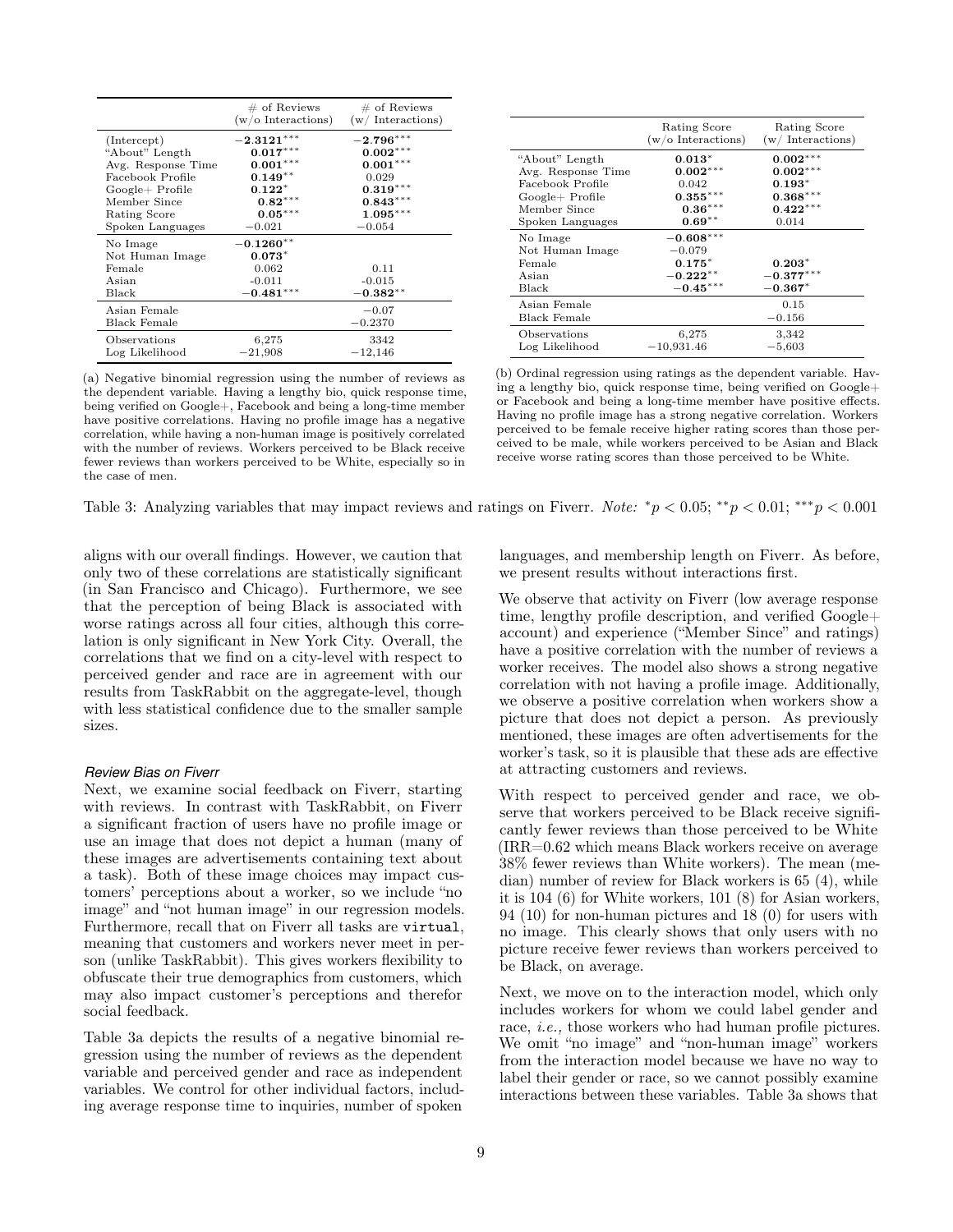having a lengthy bio, quick response time, being verified on Google+, and being a long-time member have positive correlations with number of reviews. The interaction model indicates that workers perceived to be Black men receive, on average, 32% fewer reviews than workers perceived to be White men (IRR=0.68).

#### *Ratings Bias on Fiverr*

Next, we examine ratings on Fiverr. As before, we fit an ordinal regression model to the ratings, using perceived gender and race as independent variables, and control for various other features. We present results similarly to those for TaskRabbit.

Table [3b](#page-8-0) shows that a lengthy bio, low average response time and having an old account have a positive correlation with the rating scores workers receive. Not having a picture has a strong negative correlation with ratings, but having a non-human image does not significantly correlate with ratings. Additionally, we find that the perception of being female is positively correlated with the rating score. The mean (median) rating score for women is 3.4 (4.8) while it is 3.3 (4.8) for men, 1.7 (0.0) for users with no picture, and 3.6 (4.8) for user with non-human picture. We see that in general, users tend to give very positive ratings and only small differences can be observed.

We observe evidence of racial bias in ratings: the perception of being Black or Asian is significantly correlated with worse ratings on Fiverr, compared to workers who are perceived as White. In fact, the mean (median) rating of White workers is 3.3 (4.8), while it is 3.0 (4.6) for Black workers, 3.3 (4.8) for Asian workers, 3.6 (4.8) for workers with a picture that does not depict a person, and 1.7 (0.0) for workers with no image.

When looking at the interaction model in Table [3b,](#page-8-0) we see significant correlations with perceived gender and race as well. The perception of being a White woman is associated with better rating scores, while workers perceived as male and non-White receive worse ratings.

We were surprised that workers with female profile images received higher ratings than those with male images (as compared to TaskRabbit, where the opposite is true), so we examined our data more closely. It is a commonly argued theory that women need to be exceptionally productive in male-dominated areas in order to succeed, and we see some evidence for this in our data [\[17,](#page-14-32) [40\]](#page-14-33). We observe that across the nine task categories we crawled on Fiverr, workers perceived to be women received dramatically higher ratings than those perceived to be men (on average) in the "Databases" and "Web Analytics" categories. For example, the mean (median) rating for women in the "Databases" category is  $3.5$   $(4.8)$  while it is  $2.8$   $(4.5)$ for men. We also observe similar trends in terms of the number of reviews workers perceived to be female receive. In Databases, Web Analytics, and Financial Consulting, women receive more reviews, while in all other categories we see the opposite trend. Furthermore, in these categories the fraction of workers perceived to be women is smaller than the overall average; for example, women are 14% of the population in the "Databases", versus 37% of the overall population on Fiverr. Motivated by these statistics, we analyze individual task categories on Fiverr in the next section.

# *Disparities By Task Category on Fiverr*

Although tasks on Fiverr are not geographically constrained, they are divided among many diverse categories. This raises the question of whether our findings for Fiverr as-a-whole hold when examining individual categories of tasks.

To answer this question, we built individuals models for all nine task categories that we crawled on Fiverr (with separate models for reviews and ratings). The results for eight categories are shown in Tables [9](#page-17-0) and [10](#page-17-1) in the Appendix (we omit the ninth category due to space constraints).

Overall, we observe that very few coefficients are significant, thus our per-category analysis is inconclusive. However, it is important to note that by dividing the dataset into nine categories, each is left with few data points, which weakens the statistical power of the categorical analyses.

# **Linguistic Bias**

In the previous section, we demonstrate that perceived race and gender have significant correlations with the social feedback received by workers. Next we ask: Do perceived gender and race correlate with the content of reviews received by workers?

# *Methods*

We measure linguistic biases in reviews using the methods of Otterbacher et al. [\[48\]](#page-15-23) to detect abstract and subjective language. Abstract expression manifests through the use of adjectives, which tend express time-independent properties of what is described [\[41,](#page-15-24) [28\]](#page-14-34). An illustrative comparison are the phrases "is a fantastic web programmer" and "implemented the web site very well": the former is more abstract through the use of an adjective to describe a generalized property, rather than a concrete fact which is usually depicted through the usage of verbs. We detect adjectives in reviews by applying the Parts-Of-Speech tagger of NLTK [\[9\]](#page-14-35). We identify subjectivity through the MQPA subjectivity clues lexicon [\[65\]](#page-15-25), composed of more than 8,000 terms classified by polarity. For each word in a review, we match its appearance in the lexicon, and identify if it is positive or negative.

We test for the existence of linguistic biases through a logistic regression at the word-level. We model the dependence of positive and negative words being adjectives as two logistic regression models in which the probability of a positive or negative word being an adjective depends on the perceived race and gender of the reviewed worker:

$$
l(P(a_+)) = a \cdot \delta_F + b_1 \cdot \delta_B + b_2 \cdot \delta_A + c_1 \cdot \delta_F \cdot \delta_B + c_2 \cdot \delta_F \cdot \delta_A \quad (1)
$$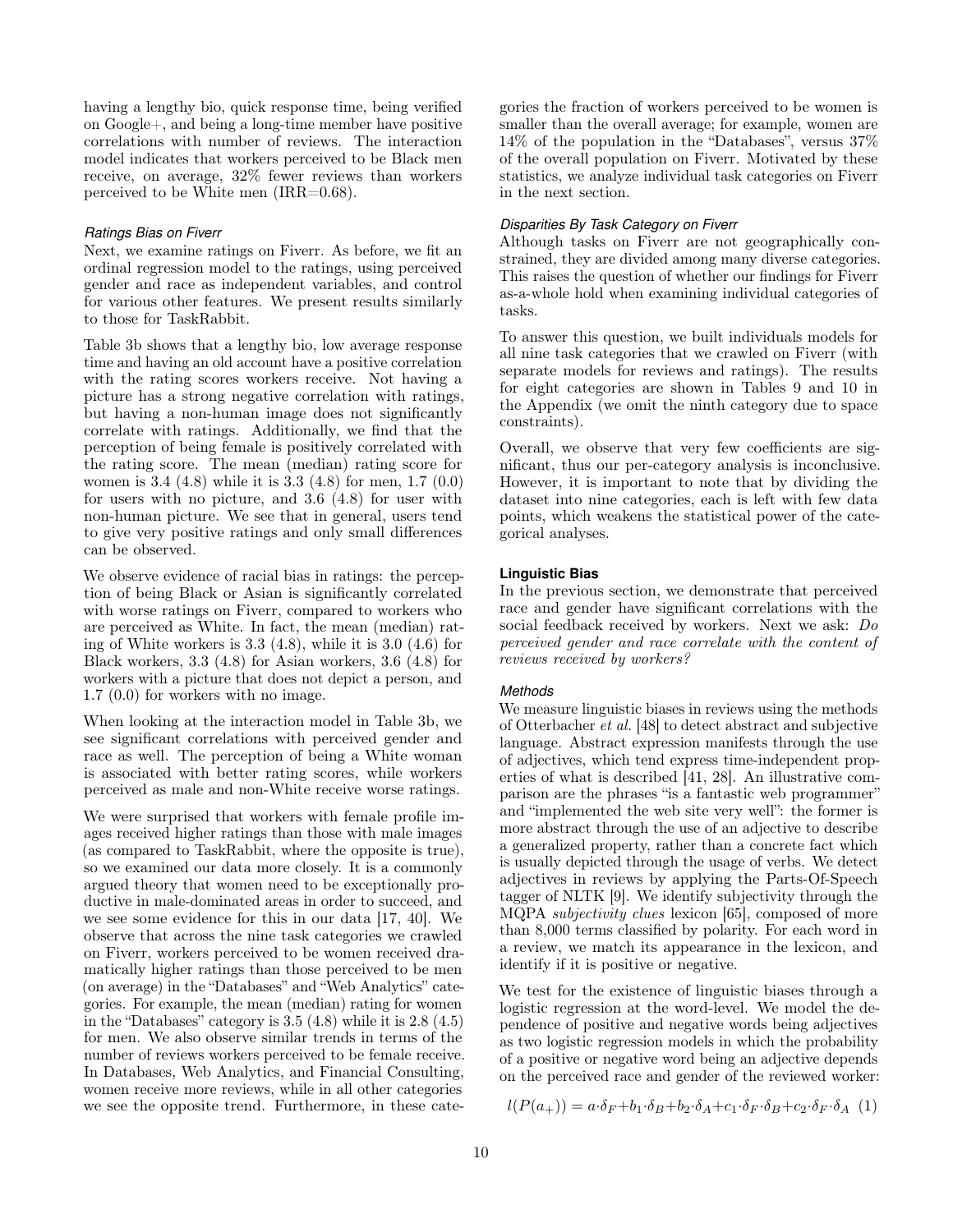<span id="page-10-0"></span>

|                                                                                | $w /$ Cntrl                                                    | TaskRabbit<br>Positive Adjectives<br>No Cntrl                  | $w /$ Cntrl                                                          | Negative Adjectives<br>No Cntrl                                      |                                                                                                         | $w /$ Cntrl                                                                           | Fiverr<br>Positive Adjectives<br>No Cntrl                                                           | Negative Adjectives<br>$w /$ Cntrl                                                                 | No Cntrl                                                                                                |
|--------------------------------------------------------------------------------|----------------------------------------------------------------|----------------------------------------------------------------|----------------------------------------------------------------------|----------------------------------------------------------------------|---------------------------------------------------------------------------------------------------------|---------------------------------------------------------------------------------------|-----------------------------------------------------------------------------------------------------|----------------------------------------------------------------------------------------------------|---------------------------------------------------------------------------------------------------------|
| (Intercept)<br>Female<br>Asian<br>Black<br>Asian Female<br><b>Black Female</b> | $-0.418***$<br>$-0.009$<br>0.047<br>$-0.016$<br>0.085<br>0.008 | $-0.364***$<br>$-0.009$<br>0.049<br>$-0.017$<br>0.086<br>0.007 | $-0.862***$<br>0.100<br>$-0.046$<br>$-0.008$<br>$-0.160$<br>$-0.048$ | $-0.943***$<br>0.118<br>$-0.043$<br>$-0.010$<br>$-0.164$<br>$-0.034$ | (Intercept)<br>Female<br>Asian<br>Black<br>Asian Female<br><b>Black Female</b><br>Not Human<br>No Image | 0.025<br>$-0.037*$<br>0.015<br>0.006<br>0.046<br>$-0.101*$<br>$-0.047***$<br>$-0.012$ | $-0.429***$<br>$-0.026$<br>$0.024*$<br>0.022<br>$0.08***$<br>$-0.133***$<br>$-0.052***$<br>$-0.011$ | $13.154*$<br>0.100<br>$0.167**$<br>$0.283***$<br>$-0.426***$<br>$-0.041$<br>$-0.041$<br>$0.347***$ | $-1.364***$<br>0.086<br>$0.178***$<br>$0.268***$<br>$-0.361***$<br>$-0.001$<br>$-0.105*$<br>$-0.222***$ |
| Last Online<br>Join Date<br>Elite<br>Experience                                | 0.000<br>0.010<br>$-0.040$<br>0.000                            |                                                                | $-0.001$<br>$-0.003$<br>0.013<br>0.000                               |                                                                      | Response<br>Member Since<br>About Len.<br>$Google+$<br>Facebook                                         | $-0.000$<br>$-0.003***$<br>0.000<br>0.019<br>0.008                                    |                                                                                                     | $-0.009***$<br>$-0.001**$<br>$0.001***$<br>$0.282***$<br>$-0.231***$                               |                                                                                                         |
| Log Likelihood<br>Num. Obs.                                                    | $-36475.9$<br>53901                                            | $-36477.6$<br>53901                                            | $-3152.8$<br>5273                                                    | $-3154.2$<br>5273                                                    |                                                                                                         | $-162352$<br>242259                                                                   | $-214102$<br>319864                                                                                 | $-7866$<br>15617                                                                                   | $-10786$<br>21429                                                                                       |

Table 4: Results of logistic regression for TaskRabbit and Fiverr to detect linguistic biases, with and without controls. While coefficients are not significant on TaskRabbit, perceived gender and race have significant effects in Fiverr. Note:  ${}^*p < 0.05;$   ${}^*p < 0.01;$   ${}^*{}^*p < 0.001$ 

<span id="page-10-1"></span>

Figure 2: Fitted  $P(a_{+})$  and  $P(a_{-})$  depending on combinations of perceived gender and race of the reviewed worker. Points show expected values and bars standard errors. In Fiverr, workers perceived to be Black are less likely to be described with adjectives for positive words, and those perceived to be Black males are more likely to be described with adjectives for negative words.

where  $l(P(w)) = ln(P(w)/(1 - P(w)))$ , and  $\delta_F$ ,  $\delta_B$ , and  $\delta_A$  are 1 if and only if the reviewed worker is perceived to be female, Black, or Asian, respectively. This model includes the interaction terms  $c_1$  and  $c_2$ , which allow us to test if a combination of perceived race and gender is subject to linguistic biases. Similarly, we fit the model for adjectives among negative words  $(P(a_$ <sub>−</sub>)). Finally, we repeat the fits using the same controls as in our previous analyses, testing for possible confounds with experience, amount of reviews, average rating, etc.

We analyze all English words in reviews on TaskRabbit and Fiverr for which the gender and race of the reviewed worker could be labeled. After applying these filters, our analysis includes 53,901 positive words and 5,273 negative words drawn from TaskRabbit, and 319,864 positive and 21,429 negative words from Fiverr.

#### *Linguistic Bias on TaskRabbit and Fiverr*

We present the results of logistic regression in Table [4,](#page-10-0) reporting the point estimate of each parameter in the models with and without controls. Note that the parameters of a logistic model are log odds ratios, measuring the ratios of probabilities of positive and negative words being adjectives as a function of the perceived race and gender of the reviewed worker.

Overall, the fit for TaskRabbit shows no clear signs of linguistic biases. However, some of the gender and racerelated coefficients of the Fiverr model are significant and do not greatly change by introducing controls.

To interpret the effects better, we computed the effect size on each simple model over the predicted values of the dependent variable for the six combinations of perceived gender and race. Figure [2](#page-10-1) shows these estimates. Reviews on TaskRabbit do not show large effects, besides a relatively higher frequency of adjectives being used as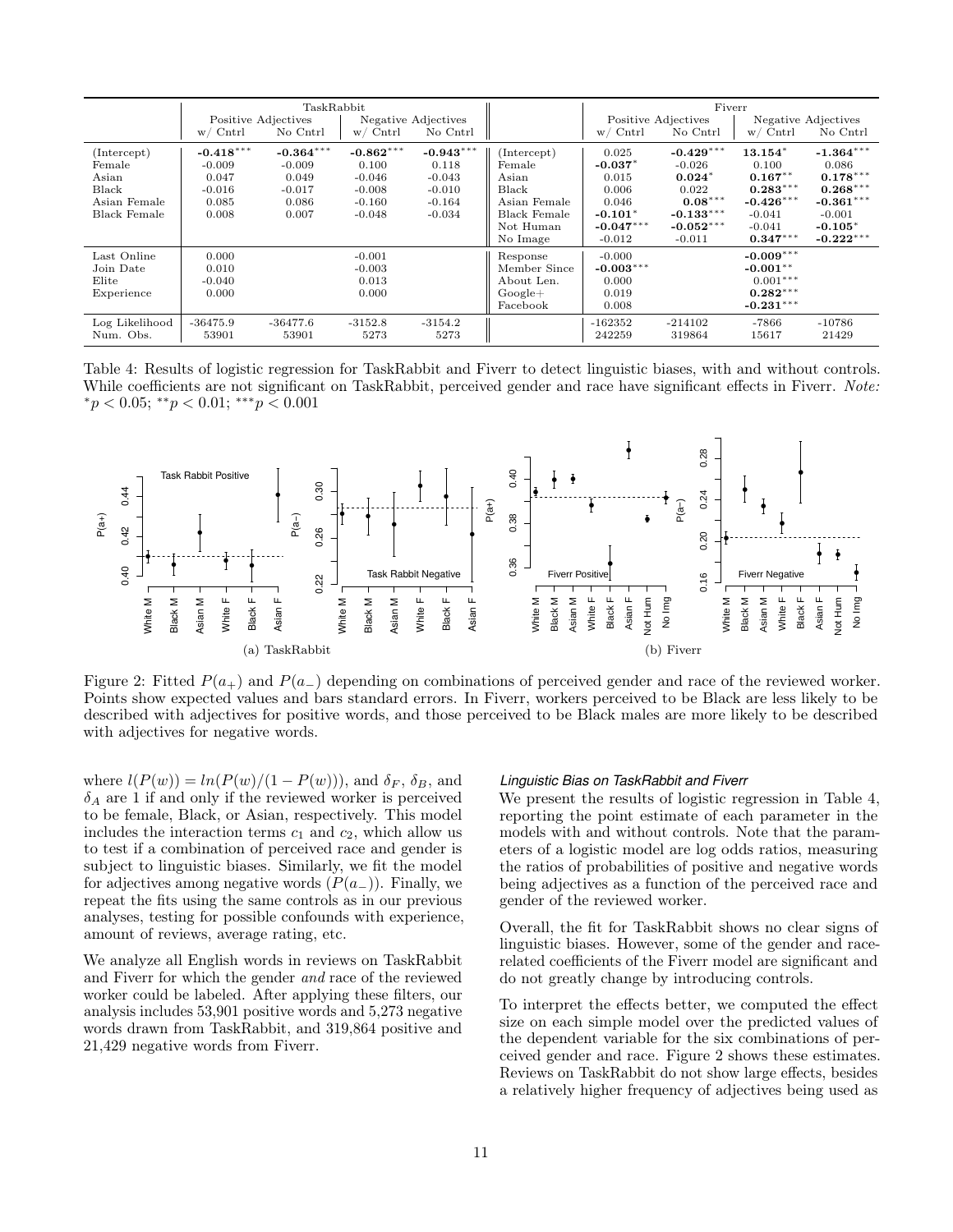positive words for workers perceived to be Asian. On Fiverr, we observe that workers perceived to be Black women are less likely to be described with adjectives as positive words. With respect to the use of adjectives as negative words, the effect is most pronounced as positive and significant for workers perceived to be either Black males or females on Fiverr. Not having a recognizable gender in the image or not having an image at all does not have a large effect, but shows a bit of a negative tendency in the use of abstract words for both positive and negative expression.

# *Discussion*

The results in Table [4](#page-10-0) indicate the existence of linguistic biases depending on perceived gender and race on Fiverr. These results are robust to interactions between perceived gender and race and to the inclusion of controls related to average rating and experience. The absence of effects on TaskRabbit suggest that there is some fundamental difference between the two communities: we hypothesize that this may be due to the different types of tasks the sites offer  $(i.e., physical versus virtual)$ tasks). It could be that people are more likely to write harsh reviews about taskers they never met personally. Further, different gender and ethnicity ratios may exist in the populations of costumers and workers.

Limitations. A dataset with gender and race annotations of reviewers (in addition to workers) would enable us to test the role of similarity in linguistic biases, including in- and out-group identity effects to fully test linguistic intergroup bias [\[41\]](#page-15-24). It is also important to note that our analysis only studies review texts in English. We have no indication of how our results generalize to non-English communication in Fiverr. Future studies could add important features to the analysis, such as the role of non-native speakers, dialects, and the demographics of the authors of reviews.

# **Search Ranking Bias**

Finally we ask: Do workers' perceived race or gender correlate with their rank in search results on TaskRabbit or Fiverr? The motivation for this question is that customers rely on the website's search engine to locate suitable workers, the same way people rely on Google to surface relevant links. If the ranking algorithms used by TaskRabbit and Fiverr are influenced by demographic variables, this might cause specific classes of workers to be consistently ranked lower, potentially harming their job prospects. It is important to note that even if demographic variables are not explicitly taken into account by a ranking algorithm, the ranking may still be implicitly influenced if it incorporates variables like reviews and ratings, which we have shown are correlated with perceived demographics.

To answer this question, we ran extensive searches on TaskRabbit and Fiverr and recorded workers' ranks in the results (refer to the "Crawling" section for more details). This enables us to analyze correlations between workers'

<span id="page-11-0"></span>

|                                     | Search Rank<br>$(w/\text{o}$ Interactions) | Search Rank<br>(w / Intercations) |
|-------------------------------------|--------------------------------------------|-----------------------------------|
| Avg. Rating                         | $0.003***$                                 | $0.003***$                        |
| Completed Tasks                     | $0.003***$                                 | $0.003***$                        |
| Member Since                        | $0.457***$                                 | $0.51***$                         |
| Recent Activity                     | $0.105***$                                 | $0.089***$                        |
| Reviews                             | $-0.000$                                   | $-0.004$                          |
| Female                              | $-0.066$                                   | $-0.468***$                       |
| Asian                               | $0.283***$                                 | $0.194*$                          |
| Black                               | $-0.076*$                                  | $-0.428***$                       |
| Asian Female<br><b>Black Female</b> |                                            | $0.364*$<br>$1.3***$              |
| Observations                        | 12,663                                     | 9,132                             |
| Log Likelihood                      | $-45,947$                                  | $-33,128$                         |

Table 5: Ordinal regression using search result rank as the dependent variable for TaskRabbit. The model without interactions reveals that workers perceived to be Asian rank higher than those perceived to be White, while wokers perceived to be Black rank lower than those perceived to be White. The interaction model reveals that being perceived as female has a negative relation with rank for White workers but positive for Black workers. Note:  ${}^*p < 0.05;$   ${}^{**}p < 0.01;$   ${}^{***}p < 0.001.$ 

<span id="page-11-1"></span>

Figure 3: Search rank distributions for four task categories on TaskRabbit by perceived gender. Note that zero is the highest rank on the page, i.e., the first result. Workers perceived to be female have lower median ranks in all four categories. The gender gap is biggest for "Party Planning" while women are positioned least badly in "Moving".

rank in search results and other variables. For the purposes of our discussion, "high" ranks are the desirable positions at the top of search results, while "low" ranks are undesirable positions towards the bottom.

# *Search Ranking Bias on TaskRabbit*

Table [5](#page-11-0) shows the results of an ordinal regression model using workers' rank in search results as the dependent variable. As before, we have separate models without and with interaction effects. We observe that the number of completed tasks, the membership length, and recent activity have a positive correlation with rank, i.e., active workers and workers who recently joined tend to rank higher. Additionally, ratings have a weak positive correlation, while reviews have a weak negative correlation with rank, indicating that workers with positive ratings rank higher than workers who simply have large quantities of feedback.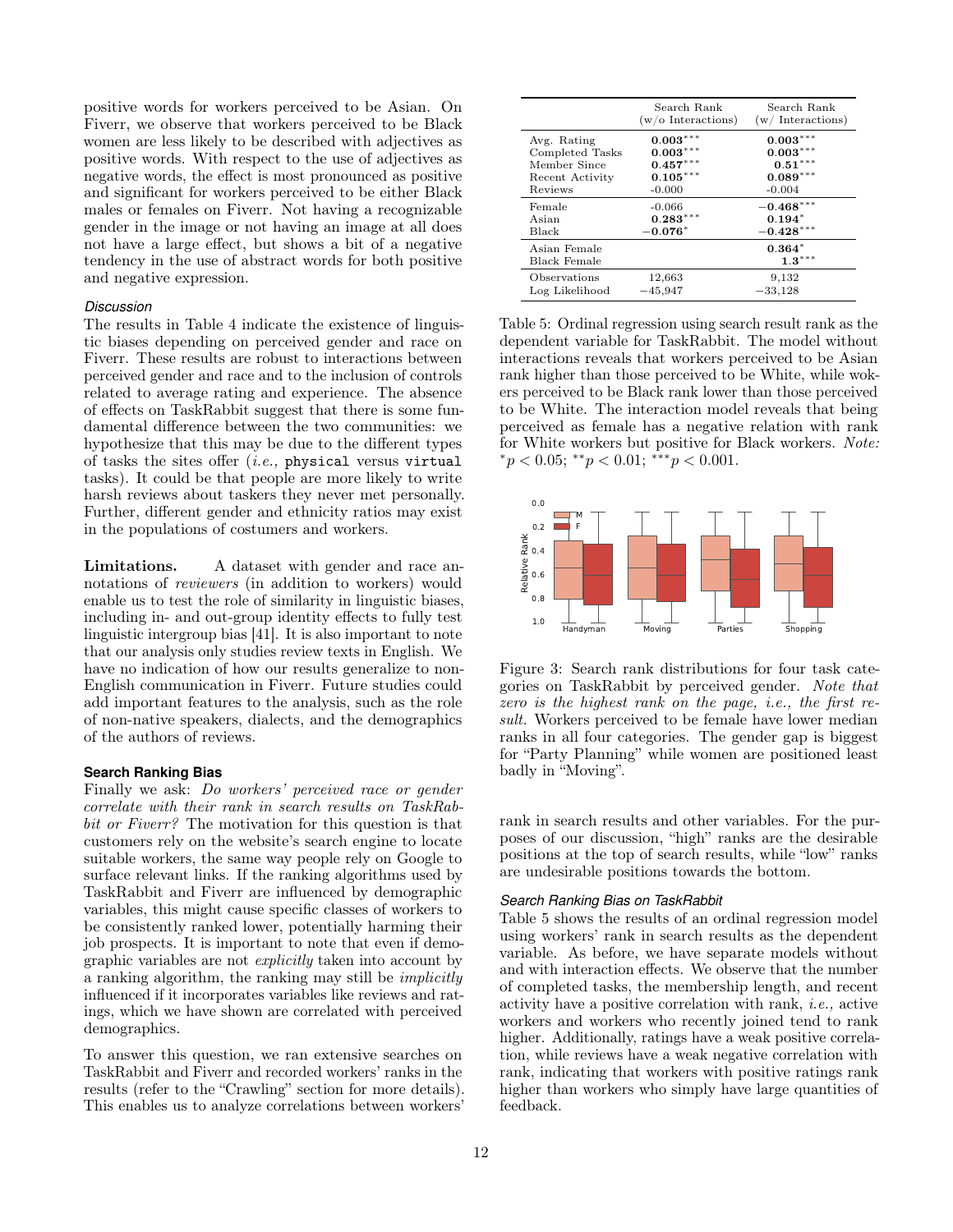With respect to race, we observe that workers perceived to be Black tend to be shown at lower ranks relative to those perceived to be White, while workers perceived to be Asian tend be shown at significantly higher ranks. Overall, we do not observe a significant correlations with perceived gender.

However, the results in Table [5](#page-11-0) become more nuanced once we examine the interactions of perceived race and gender. We observe that the perception of being a White women or a Black man has a significant negative correlation with rank. Conversely, the perception of being a Black woman has a significant positive correlation with rank. Finally, workers perceived to be Asian tend to rank highly regardless of gender.

# *Search Ranking by City on TaskRabbit*

Although the results in Table [5](#page-11-0) are significant, they are somewhat confusing: it is unclear why TaskRabbit's search algorithm would produce rankings that are biased along these axes. To delve into these results further, we built separate regression models for each TaskRabbit city. Table [8](#page-16-2) in the Appendix shows the results for four of the largest TaskRabbit cities where the model produces significant results.

Table [8](#page-16-2) reveals that the biased rankings produced by TaskRabbit's search algorithm vary city-to-city. This suggests that the algorithm may take variables into account that we cannot observe (e.g., the click behavior of users in different cities). It is also possible that the ranking algorithm heavily weights negative feedback, which would explain why we observe workers perceived to be Black men appearing at lower ranks in several cities.

# *Search Ranking by Task Category on TaskRabbit*

Next, we examine rankings within individual task categories, since task categories could function as confounding factors. Figure [3](#page-11-1) plots the search rank distribution based on perceived gender in four different categories on TaskRabbit. Note that zero is the highest rank in this figure, i.e., the result at the top of the search results. Each bar captures the  $0^{th}$ ,  $25^{th}$ ,  $50^{th}$ ,  $75^{th}$ , and  $100^{th}$ percentiles. We observe that workers perceived to be women are more likely to appear at lower ranks across all four categories. The gender gap is biggest in the "Parties" category and smallest in "Moving", but overall workers perceived to be men have higher  $25^{th}$  percentile, median, and  $75<sup>th</sup>$  percentile ranks in all categories.

# *Search Ranking Bias on Fiverr*

Our analysis of search ranking on Fiverr differs from our analysis of TaskRabbit in two ways, due to differences between the two websites. First, search results on Fiverr list tasks rather than workers; although each task is offered by one worker, one worker may offer multiple tasks. Therefore, we define the rank of a worker as the average rank of all tasks he/she offers that match the search. Second, Fiverr returns thousands of results for each query, unlike TaskRabbit where results are constrained by location and availability.

Initially, we attempted to build an ordinal regression model using average rank as the dependent variable (much like the model we use to examine TaskRabbit in the previous section). However, we found that no variable had a significant correlation with rank.

Thus, we tried a different method. We created a binary variable for each worker, corresponding to whether the worker appeared in the first  $X\%$  of the search results or not. We built a mixed-effects model predicting this variable for varying values of  $X$  (5\%, 10\%), 25\% and 50%). Since there is variance in perceived gender and race distributions depending on the task category, we control for task categories in our model. However, again we found that no variable exhibited significant correlation with rank.

Although Fiverr's website claims to rank workers by ratings by default, it is clear from our results that the actual ranking algorithm is more subtle. Based on manual examination of the Fiverr website, it is clear that the ranking algorithm is deterministic (i.e., repeated searches over short timespans return the same tasks in the same order), however there is no clear rationale behind the ordering. On one hand, this result is unsatisfying; on the other hand, whatever hidden variable Fiverr is using to rank workers does not appear to be correlated with perceived gender or race.

#### **CONCLUDING DISCUSSION**

In this work we collected and analyzed data from two online freelance marketplaces and quantified race- and gender-based biases. In this section, we briefly summarize our key findings, and discuss implications of these findings.

#### **Summary of Results**

Using controlled regression models, we explored the correlations between perceived gender and race with social feedback on TaskRabbit and Fiverr. The models reveal that social feedback on these sites often has a significant statistical relationship with perceived gender and race. Specifically, on TaskRabbit we find:

- Workers perceived to be women, especially White women, receive 10% fewer reviews than workers perceived to be men with equivalent work experience.
- Workers perceived to be Black, especially men, receive significantly lower feedback scores (i.e., ratings) than other workers with similar attributes.

On Fiverr, we find:

- Workers perceived to be Black, especially men, receive ∼32% fewer reviews than other men. They also receive significantly lower rating scores. Only workers with no profile image receive lower ratings than Black workers on average.
- Linguistic analysis shows that reviews for workers perceived to be Black women include significantly fewer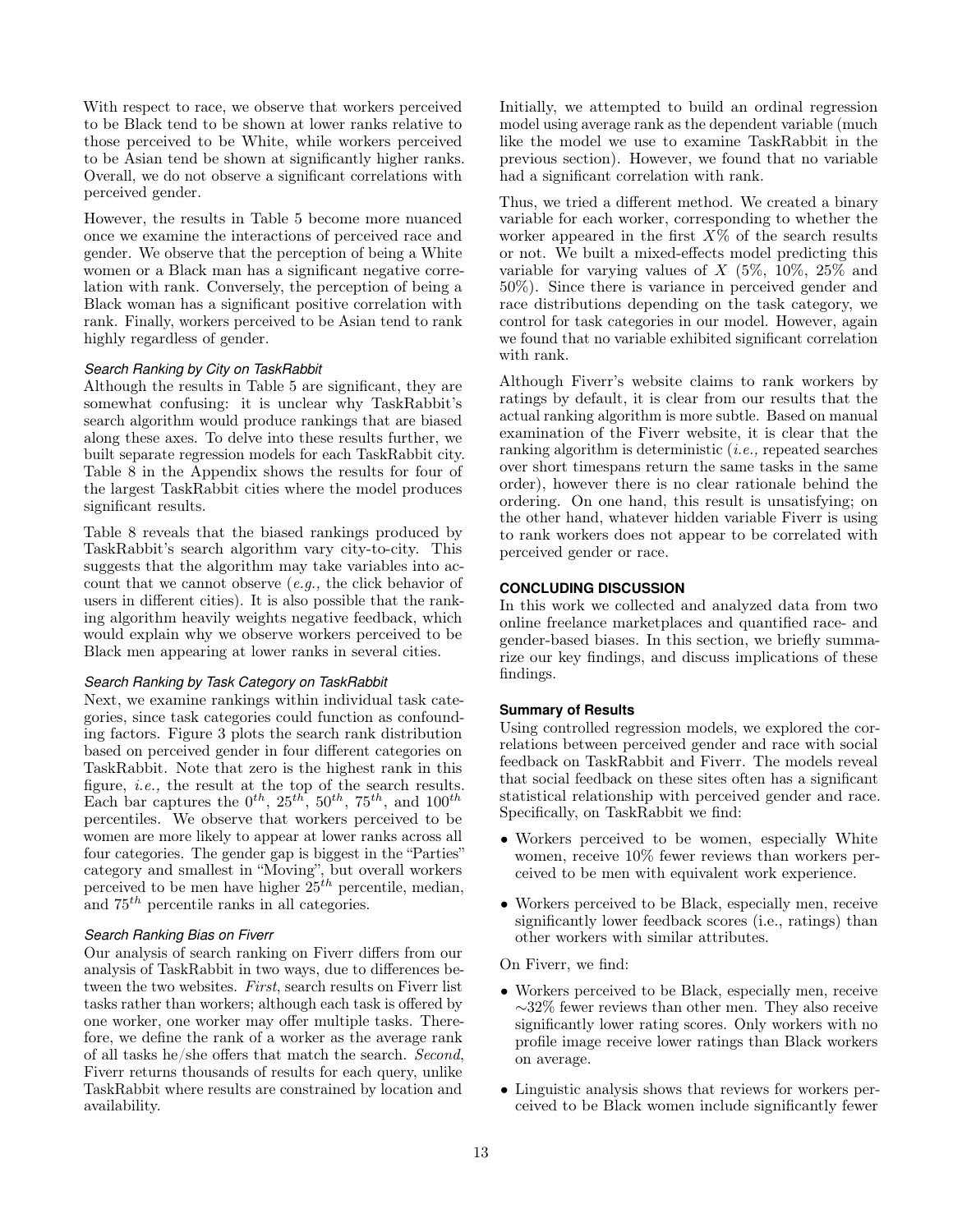positive adjectives, while reviews for Black workers in general use significantly more negative adjectives.

• Workers perceived to be Asian, especially men, receive significantly higher rating scores than other workers.

Overall, these results are remarkable for their consistency. Even though TaskRabbit and Fiverr cater to different types of tasks (physical versus virtual), unfortunately, social feedback is biased against workers perceived to be Black on both platforms.

In addition to examining social feedback, we also analyze gender and racial bias in the search algorithms used by TaskRabbit and Fiverr. We find that TaskRabbit's algorithm produces results that are significantly correlated with perceived race and gender, although the specific groups that are ranked lower change from city-to-city.

It is unclear, based on our analysis, why TaskRabbit's search algorithm exhibits bias. We find no evidence that the algorithm was intentionally designed to exhibit this behavior, and we consider this to be unlikely. Instead, a more plausible explanation is that the algorithm is designed to take customer behavior into account  $(e.g.,$  ratings, reviews, and even clicks on profiles). Unfortunately, as we have shown, customer feedback on TaskRabbit is biased, which may implicitly cause the search algorithm to exhibit bias.

# **Implications for Designers**

Although our findings demonstrate that social feedback on online freelancing marketplaces can be biased, simply getting rid of social feedback is not an option for many marketplace proprietors. Customers have come to rely on reviews as key decision aids when shopping online, especially on systems like Fiverr that are entirely virtual. Given that feedback must be presented to customers, marketplace proprietors should take steps to mitigate inherent biases in the data.

One option for web designers is to more selectively reveal review information [\[45,](#page-15-12) [10,](#page-14-15) [13,](#page-14-16) [19,](#page-14-17) [26\]](#page-14-18). For example, we observe that workers perceived to be women on TaskRabbit and percevied to be Black on Fiverr receive significantly less reviews. To mitigate this, designers could consider only showing the most recent  $r$  reviews for each worker, while hiding the rest (along with the total number of reviews per worker). This design levels the playing field for workers, while still giving customers access to timely testimonial feedback.

Interestingly, TaskRabbit offers a feature on their service that sidesteps some of the negative consequences of biased feedback. In addition to the "search" workflow for customers to locate workers, TaskRabbit has a "Quick Assign" feature where customers can simply request that a task be completed within a given timeframe, at a given price, by any available worker. Intuitively, "Quick Assign" is similar to Uber, which automatically matches customers to drivers using an algorithm. This system design removes customers' ability to hand-pick workers,

thus mooting the issue of biased hiring decisions. Of course, this design does not fix all issues (e.g., workers can still potentially discriminate against customers), but it does represent a viable alternative in the design space that mitigates issues that stem from biased social feedback.

Lastly, perhaps the most direct approach online freelance marketplaces could take to mitigate biased feedback is to adjust individual worker's ratings to compensate for measurable sources of bias. For example, in our dataset we observe that workers perceived to be Black (especially men) receive systematically lower ratings than other groups. This deviation is quantifiable, and Black workers' ratings could be weighted upwards to compensate. Although such a system would almost certainly be controversial (it could be construed as unfair "reverse discrimination"), it would directly mitigate the effect of societal biases without necessitating changes in customer behavior.

# **Future Work**

Our case study on TaskRabbit and Fiverr leaves open several directions for future work. One open question is whether adverse working conditions for women and minorities cause them to drop-out of the freelancing workforce at greater rates than men. This question could be answered by conducting a longitudinal observational study of worker behavior over time.

Another critical question left open by our work is the precise impact of social feedback on customers' hiring decisions. One possible way to answer this question is through an in-person experiment. Specifically, study participants could be recruited, shown an online freelancing website created by the researchers, and asked to make hiring decisions in response to controlled prompts. The data on the constructed website could be derived from real freelancing websites, thus preserving the diversity of workers, tasks, and social feedback that customers would encounter on real marketplaces.

# **ACKNOWLEDGEMENTS**

We thank the anonymous reviewers for their extremely helpful comments. This research was supported in part by NSF grants IIS-1408345 and IIS-1553088. Any opinions, findings, and conclusions or recommendations expressed in this material are those of the authors and do not necessarily reflect the views of the NSF.

# <span id="page-13-0"></span>**REFERENCES**

- 1. Aleo, M., and Svirsky, P. Foreclosure fallout: The banking industry's attack on disparate impact race discrimination claims under the fair housing act and the equal credit opportunity act. BU Pub. Int. LJ 18 (2008).
- <span id="page-13-1"></span>2. Altonji, J. G., and Blank, R. M. Chapter 48 race and gender in the labor market. In Handbook of Labor Economics, vol. 3, Part C. Elsevier, 1999, pp. 3143 – 3259.
- <span id="page-13-3"></span>3. Arias, E., Heron, M., Tejada-Vera, B., et al. National vital statistics reports. National Vital Statistics Reports 61, 9 (2013).
- <span id="page-13-2"></span>4. Ayres, I., Banaji, M., and Jolls, C. Race effects on eBay. The RAND Journal of Economics 46, 4 (2015), 891–917.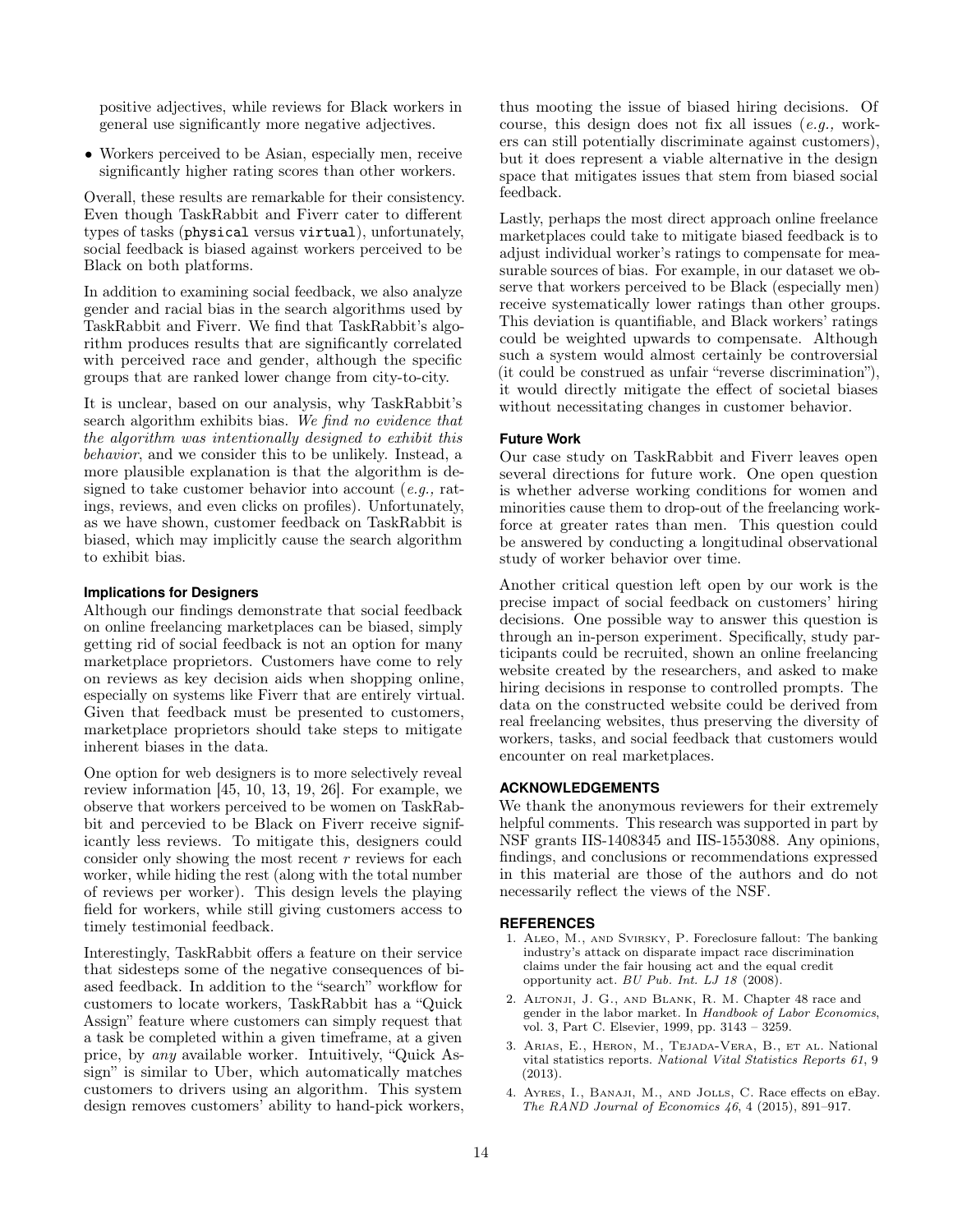- <span id="page-14-8"></span>5. Bashir, M. A., Arshad, S., Robertson, W., and Wilson, C. Tracing information flows between ad exchanges using retargeted ads. In In Proceedings of Usenix Security (2016).
- <span id="page-14-19"></span>6. Berger, J., Fisek, M. H., Norman, R. Z., and ZELDITCH JR, M. Status characteristics and interaction: An expectation states approach. New York: Elsevier, 1977.
- <span id="page-14-20"></span>7. Berger, J., Rosenholtz, S. J., and Zelditch, M. Status organizing processes. Annual review of sociology (1980), 479–508.
- <span id="page-14-5"></span>8. Bertrand, M., and Mullainathan, S. Are emily and greg more employable than lakisha and jamal? a field experiment on labor market discrimination. American Economic Review 94, 4 (2004), 991–1013.
- <span id="page-14-35"></span>9. Bird, S., Klein, E., and Loper, E. Natural Language Processing with Python, 1st ed. O'Reilly Media, Inc., 2009.
- <span id="page-14-15"></span>10. Bolton, G., Greiner, B., and Ockenfels, A. Engineering trust: Reciprocity in the production of reputation information. Management Science 59, 2 (2013), 265–285.
- <span id="page-14-22"></span>11. Brashears, M. E. Sex, society, and association: A cross-national examination of status construction theory. Social Psychology Quarterly 71, 1 (2008), 7–85.
- <span id="page-14-3"></span>12. Carlsson, M., and Rooth, D.-O. Evidence of ethnic discrimination in the swedish labor market using experimental data. *Labour Economics*  $14, 4$  (2007),  $716 - 729$ . European Association of Labour Economists 18th annual conference CERGE-EI, Prague, Czech Republic 21-23 September 2006.
- <span id="page-14-16"></span>13. Che, Y. K., and Horner, J. Optimal Design for Social Learning. Levine's Bibliography 786969000000001075, UCLA Department of Economics, Sept. 2015.
- <span id="page-14-10"></span>14. Chen, L., Mislove, A., and Wilson, C. Peeking beneath the hood of uber. In Proceedings of the 2015 ACM Conference on Internet Measurement (2015).
- <span id="page-14-29"></span>15. Chen, L., Mislove, A., and Wilson, C. An Empirical Analysis of Algorithmic Pricing on Amazon Marketplace. In Proceedings of the 25th International World Wide Web Conference (May 2016).
- <span id="page-14-24"></span>16. Cohen, E. G. Expectation states and interracial interaction in school settings. Annual Review of Sociology 8, 1 (1982), 209–235.
- <span id="page-14-32"></span>17. CORRELL, S. J. Gender and the career choice process: The role of biased self-assessments1. American journal of Sociology 106, 6 (2001), 1691–1730.
- <span id="page-14-7"></span>18. Craswell, N., Zoeter, O., Taylor, M., and Ramsey, B. An experimental comparison of click position-bias models. In Proceedings of the 2008 International Conference on Web Search and Data Mining (2008).
- <span id="page-14-17"></span>19. Dai, W., Jin, G. Z., Lee, J., and Luca, M. Optimal aggregation of consumer ratings: An application to yelp.com. Working Paper 18567, National Bureau of Economic Research, November 2012.
- <span id="page-14-11"></span>20. Datta, A., Tschantz, M. C., and Datta, A. Automated experiments on ad privacy settings: A tale of opacity, choice, and discrimination. In In Proceedings of the 15th Privacy Enhancing Technologies Symposium (2015).
- <span id="page-14-21"></span>21. DAVID G. WAGNER, J. B. Gender and interpersonal task behaviors: Status expectation accounts. Sociological Perspectives 40, 1 (1997), 1–32.
- <span id="page-14-4"></span>22. Dovidio, J. F., and Gaertner, S. L. Aversive racism and selection decisions: 1989 and 1999. Psychological Science 11, 4 (2000), 315–319.
- <span id="page-14-6"></span>23. Edelman, B. G., Luca, M., and Svirsky, D. Racial discrimination in the sharing economy: Evidence from a field experiment, 2015. <http://ssrn.com/abstract=2701902>.
- <span id="page-14-14"></span>24. Einav, L., Farronato, C., Levin, J. D., and Sundaresan, N. Sales mechanisms in online markets: What happened to internet auctions? Working Paper 19021, National Bureau of Economic Research, May 2013.
- <span id="page-14-27"></span>25. Eslami, M., Aleyasen, A., Karahalios, K., Hamilton, K., AND SANDVIG, C. Feedvis: A path for exploring news feed curation algorithms. In Proceedings of the 18th ACM Conference Companion on Computer Supported Cooperative Work & Social Computing (2015).
- <span id="page-14-18"></span>26. Fradkin, A., Grewal, E., Holtz, D., and Pearson, M. Bias and reciprocity in online reviews: Evidence from field experiments on airbnb. In Proceedings of the Sixteenth ACM Conference on Economics and Computation (2015).
- <span id="page-14-13"></span>27. Ge, Y., Knittel, C. R., MacKenzie, D., and Zoepf, S. Racial and gender discrimination in transportation network companies. Working Paper 22776, National Bureau of Economic Research, October 2016.
- <span id="page-14-34"></span>28. Gorham, B. W. News media's relationship with stereotyping: The linguistic intergroup bias in response to crime news. Journal of communication 56, 2 (2006), 289–308.
- <span id="page-14-30"></span>29. Guha, S., Cheng, B., and Francis, P. Challenges in measuring online advertising systems. In Proceedings of the 2010 ACM Conference on Internet Measurement (2010).
- <span id="page-14-25"></span>30. Hannak, A., Sapieżyński, P., Kakhki, A. M., Krishnamurthy, B., Lazer, D., Mislove, A., and Wilson, C. Measuring Personalization of Web Search. In Proceedings of the 22nd International World Wide Web Conference (May 2013).
- <span id="page-14-28"></span>31. Hannak, A., Soeller, G., Lazer, D., Mislove, A., and Wilson, C. Measuring price discrimination and steering on e-commerce web sites. In Proceedings of the 2014 ACM Conference on Internet Measurement (2014).
- <span id="page-14-23"></span>32. HOPCROFT, R. L. Is gender still a status characteristic? Current Research in Social Psychology 7, 20 (2002), 339–346.
- <span id="page-14-2"></span>33. Hoque, F. How the rising gig economy is reshaping businesses. Fast Company, Sept. 2015. [https://www.fastcompany.com/3051315/the-future-of](https://www.fastcompany.com/3051315/the-future-of-work/the-gig-economy-is-going-global-heres-why-and-what-it-means)[work/the-gig-economy-is-going-global-heres-why-and](https://www.fastcompany.com/3051315/the-future-of-work/the-gig-economy-is-going-global-heres-why-and-what-it-means)[what-it-means](https://www.fastcompany.com/3051315/the-future-of-work/the-gig-economy-is-going-global-heres-why-and-what-it-means).
- <span id="page-14-1"></span>34. Intuit. Intuit 2020 report. [http://http-download.intuit.com/http.intuit/CMO/](http://http-download.intuit.com/http.intuit/CMO/intuit/futureofsmallbusiness/intuit_2020_report.pdf ) [intuit/futureofsmallbusiness/intuit\\_2020\\_report.pdf](http://http-download.intuit.com/http.intuit/CMO/intuit/futureofsmallbusiness/intuit_2020_report.pdf ).
- <span id="page-14-26"></span>35. Kliman-Silver, C., Hannak, A., Lazer, D., Wilson, C., and Mislove, A. Location, location, location: The impact of geolocation on web search personalization. In Proceedings of the 2015 ACM Conference on Internet Measurement (2015).
- <span id="page-14-12"></span>36. Kricheli-Katz, T., and Regev, T. How many cents on the dollar? women and men in product markets. Science Advances 2, 2 (2016).
- <span id="page-14-0"></span>37. Laumeister, G. The Next Big Thing In E-Commerce: Online Labor Marketplaces. Forbes, 2014. [http:](http://www.forbes.com/sites/groupthink/2014/10/21/the-next-big-thing-in-e-commerce-online-labor-marketplaces/) [//www.forbes.com/sites/groupthink/2014/10/21/the-next](http://www.forbes.com/sites/groupthink/2014/10/21/the-next-big-thing-in-e-commerce-online-labor-marketplaces/)[big-thing-in-e-commerce-online-labor-marketplaces/](http://www.forbes.com/sites/groupthink/2014/10/21/the-next-big-thing-in-e-commerce-online-labor-marketplaces/).
- <span id="page-14-31"></span>38. Lécuyer, M., Ducoffe, G., Lan, F., Papancea, A., Petsios, T., Spahn, R., Chaintreau, A., and Geambasu, R. Xray: Enhancing the web's transparency with differential correlation. In Proceedings of the 23rd USENIX Conference on Security Symposium (2014).
- <span id="page-14-9"></span>39. Lee, M. K., Kusbit, D., Metsky, E., and Dabbish, L. Working with machines: The impact of algorithmic and data-driven management on human workers. In Proceedings of the 33rd Annual ACM Conference on Human Factors in Computing Systems (2015).
- <span id="page-14-33"></span>40. Lemkau, J. P. Personality and background characteristics of women in male-dominated occupations: A review. Psychology of Women Quarterly 4, 2 (1979), 221–240.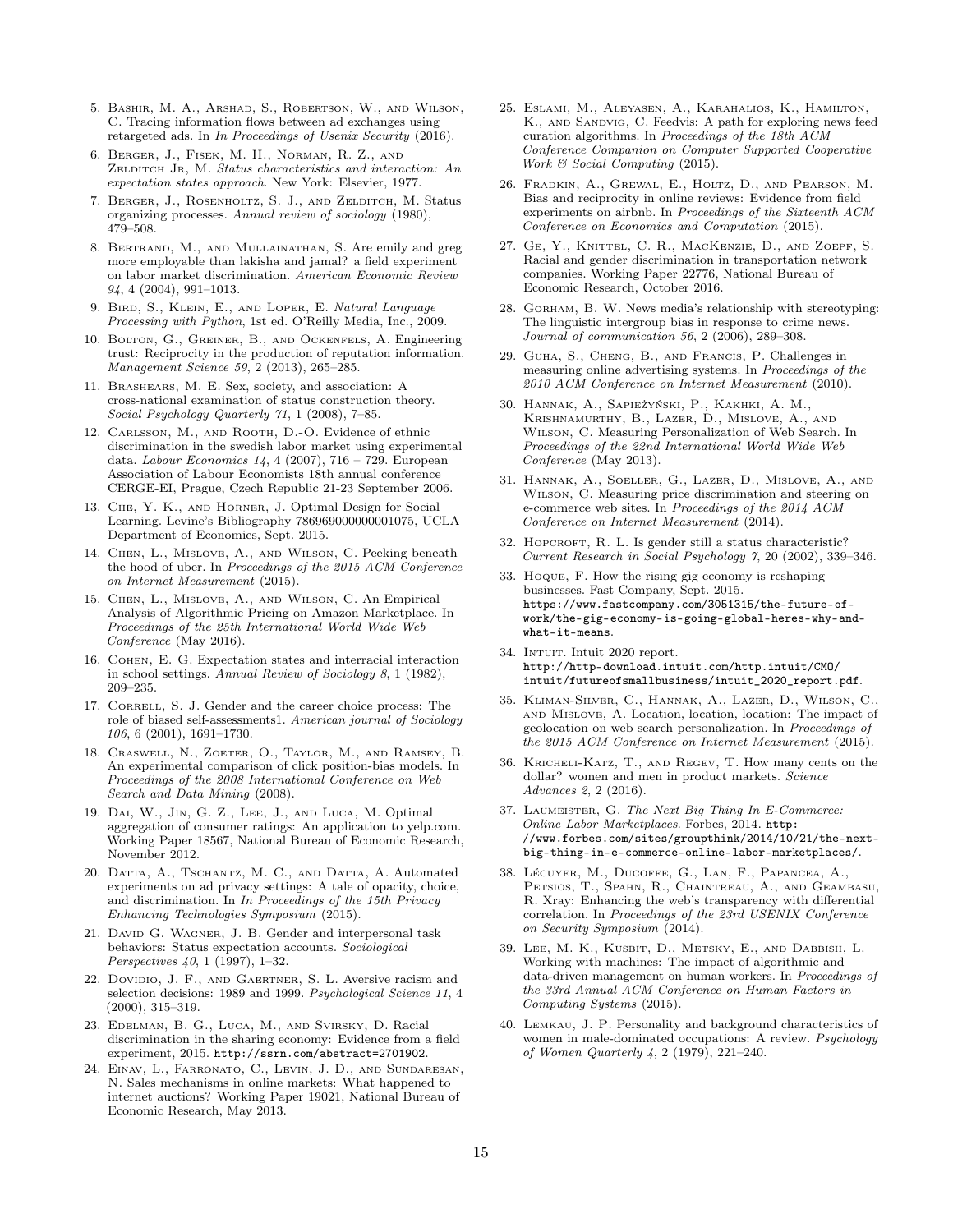- <span id="page-15-24"></span>41. Maass, A., Salvi, D., Arcuri, L., and Semin, G. R. Language use in intergroup contexts: the linguistic intergroup bias. Journal of personality and social psychology 57, 6 (1989), 981.
- <span id="page-15-15"></span>42. Martha Foschi, Larissa Lai, K. S. Gender and double standards in the assessment of job applicants. Social Psychology Quarterly 57, 4 (1994), 326–339.
- <span id="page-15-20"></span>43. Mikians, J., Gyarmati, L., Erramilli, V., and LAOUTARIS, N. Detecting price and search discrimination on the internet. In Proceedings of the 11th ACM Workshop on Hot Topics in Networks (2012).
- <span id="page-15-21"></span>44. Mikians, J., Gyarmati, L., Erramilli, V., and Laoutaris, N. Crowd-assisted search for price discrimination in e-commerce: First results. In Proceedings of the Ninth ACM Conference on Emerging Networking Experiments and Technologies (2013).
- <span id="page-15-12"></span>45. Morton, F., Zettelmeyer, F., and Silva-Risso, J. Consumer information and discrimination: Does the internet affect the pricing of new cars to women and minorities? Quantitative Marketing and Economics 1, 1 (2003), 65–92.
- <span id="page-15-13"></span>46. Moss-Racusin, C. A., Dovidio, J. F., Brescoll, V. L., Graham, M. J., and Handelsman, J. Science faculty's subtle gender biases favor male students. Proceedings of the National Academy of Sciences 109, 41 (2012), 16474–16479.
- <span id="page-15-9"></span>47. Musthag, M., and Ganesan, D. Labor dynamics in a mobile micro-task market. In Proceedings of the SIGCHI Conference on Human Factors in Computing Systems (2013).
- <span id="page-15-23"></span>48. OTTERBACHER, J. Linguistic bias in collaboratively produced biographies: Crowdsourcing social stereotypes? In In Proceedings of the 9th International AAAI Conference on Web and Social Media (2015).
- <span id="page-15-4"></span>49. Richardson, M. Predicting clicks: Estimating the click-through rate for new ads. In In Proceedings of the 16th International World Wide Web Conference (2007).
- <span id="page-15-16"></span>50. RIDGEWAY, C. L. Framed by gender - how gender inequality persists in the modern world. Oxford University Press (2011).
- <span id="page-15-18"></span>51. RIDGEWAY, C. L. Why status matters for inequality. American Sociological Review 79, 1 (2014), 1–16.
- <span id="page-15-19"></span>52. Sandvig, C., Hamilton, K., Karahalios, K., and LANGBORT, C. Auditing algorithms: Research methods for detecting discrimination on internet platforms. In Proceedings of "Data and Discrimination: Converting Critical Concerns into Productive Inquiry", a preconference at the 64th Annual Meeting of the International Communication Association (2014).
- <span id="page-15-14"></span>53. Schmader, T. Gender identification moderates stereotype threat effects on women's math performance. Journal of Experimental Social Psychology 38, 2 (2002), 194–201.
- <span id="page-15-7"></span>54. Soeller, G., Karahalios, K., Sandvig, C., and Wilson, C. MapWatch: Detecting and Monitoring International Border Personalization on Online Maps. In Proceedings of the 25th International World Wide Web Conference (May 2016).
- <span id="page-15-17"></span>55. Steele, Claude M.; Aronson, J. Stereotype threat and the intellectual test performance of african americans. Journal of Personality and Social Psychology 69, 5 (1995), 797–811.
- <span id="page-15-5"></span>56. Sundararajan, A. The 'gig economy' is coming. what will it mean for work? The Guardian, July 2015. [https://www.theguardian.com/commentisfree/2015/jul/26/](https://www.theguardian.com/commentisfree/2015/jul/26/will-we-get-by-gig-economy) [will-we-get-by-gig-economy](https://www.theguardian.com/commentisfree/2015/jul/26/will-we-get-by-gig-economy).
- <span id="page-15-22"></span>57. Support, T. Are your taskers screened and background checked? TaskRabbit, May 2016. [https:](https://support.taskrabbit.com/hc/en-us/articles/204411630-Are-your-Taskers-screened-and-background-checked-) [//support.taskrabbit.com/hc/en-us/articles/204411630-](https://support.taskrabbit.com/hc/en-us/articles/204411630-Are-your-Taskers-screened-and-background-checked-) [Are-your-Taskers-screened-and-background-checked-](https://support.taskrabbit.com/hc/en-us/articles/204411630-Are-your-Taskers-screened-and-background-checked-).
- <span id="page-15-3"></span>58. Sweeney, L. Discrimination in online ad delivery, 2013. <http://ssrn.com/abstract=2208240>.
- <span id="page-15-1"></span>59. Teodoro, R., Ozturk, P., Naaman, M., Mason, W., and Lindqvist, J. The motivations and experiences of the on-demand mobile workforce. In Proceedings of the 17th ACM Conference on Computer Supported Cooperative Work and; Social Computing (2014).
- <span id="page-15-8"></span>60. Thebault-Spieker, J., Terveen, L. G., and Hecht, B. Avoiding the south side and the suburbs: The geography of mobile crowdsourcing markets. In Proceedings of the 18th ACM Conference on Computer Supported Cooperative Work and Social Computing (2015).
- <span id="page-15-10"></span>61. Todisco, M. Share and share alike? considering racial discrimination in the nascent room-sharing economy. Stanford Law Review Online 67 (2015), 121–129.
- <span id="page-15-2"></span>62. Wagner, C., Garcia, D., Jadidi, M., and Strohmaier, M. It's a man's wikipedia? assessing gender inequality in an online encyclopedia.  $CoRR$   $abs/1501.06307$  (2015).
- <span id="page-15-11"></span>63. Wagner, C., Garcia, D., Jadidi, M., and Strohmaier, M. It's a man's wikipedia? assessing gender inequality in an online encyclopedia. In In Proceedings of the 9th Annual International AAAI Conference on Web and Social Media (2015).
- <span id="page-15-6"></span>64. Wang, G., Mohanlal, M., Wilson, C., Wang, X., Metzger, M., Zheng, H., and Zhao, B. Y. Social turing tests: Crowdsourcing sybil detection. In In Proceedings of the 20th Annual Network & Distributed System Security Symposium (2013).
- <span id="page-15-25"></span>65. Wilson, T., Wiebe, J., and Hoffmann, P. Recognizing contextual polarity in phrase-level sentiment analysis. In Proceedings of the conference on human language technology and empirical methods in natural language processing (2005).
- <span id="page-15-0"></span>66. Zyskowski, K., Morris, M. R., Bigham, J. P., Gray, M. L., and Kane, S. K. Accessible crowdwork?: Understanding the value in and challenge of microtask employment for people with disabilities. In Proceedings of the 18th ACM Conference on Computer Supported Cooperative Work and Social Computing (2015).

# **Appendix**

The tables in this section provide additional analysis of our TaskRabbit and Fiverr datasets. Tables [6](#page-16-0)[–8](#page-16-2) examine reviews, ratings, and search rank, respectively, for workers on TaskRabbit in four different US cities. Tables [9](#page-17-0) and [10](#page-17-1) examine reviews and ratings, respectively, for workers on Fiverr in eight different task categories.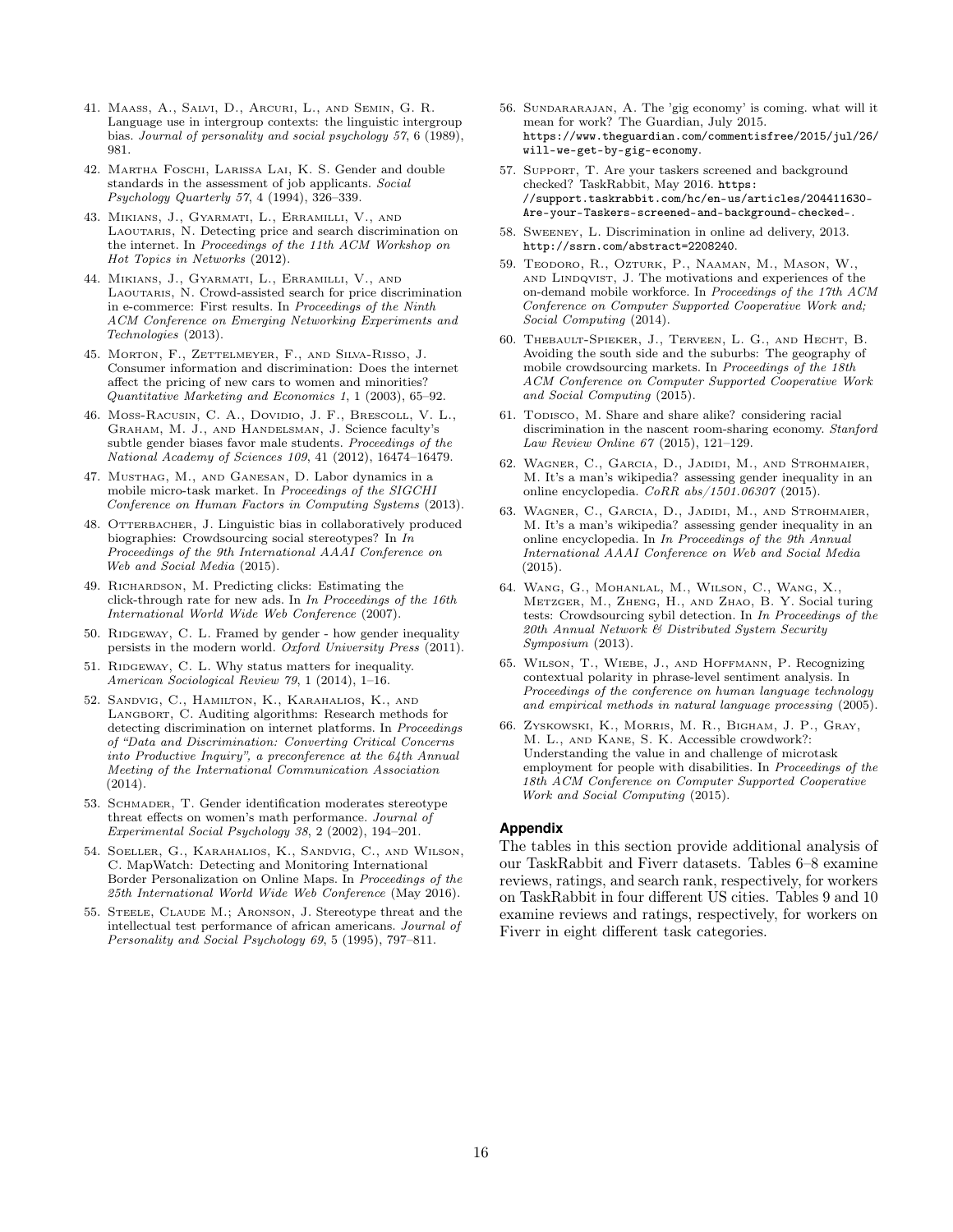<span id="page-16-0"></span>

|                                                                          | <b>NYC</b>                                                       |                                                                   |                                                                             | <b>SF</b>                                                       |                                                                        | LA                                                        | Chicago                                                    |                                                           |
|--------------------------------------------------------------------------|------------------------------------------------------------------|-------------------------------------------------------------------|-----------------------------------------------------------------------------|-----------------------------------------------------------------|------------------------------------------------------------------------|-----------------------------------------------------------|------------------------------------------------------------|-----------------------------------------------------------|
|                                                                          | $w$ /o Int.                                                      | Int.<br>W/                                                        | $w$ /o Int.                                                                 | Int.<br>W/                                                      | $w$ /o Int.                                                            | $w/$ Int.                                                 | $w/\mathrm{o}$ Int.                                        | $w/$ Int.                                                 |
| Intercept<br>Completed Tasks<br>Elite<br>Member Since<br>Recent Activity | $-2.892***$<br>$0.01***$<br>$0.372**$<br>$-0.321***$<br>$0.008*$ | $-2.888***$<br>$0.01***$<br>$0.375***$<br>$-0.322***$<br>$0.009*$ | $-2.033***$<br>$0.006***$<br>$0.438^{\ast\ast\ast}$<br>$-0.303***$<br>0.003 | $-0.041***$<br>$0.006***$<br>$0.436***$<br>$-0.303***$<br>0.003 | $-2.599***$<br>$0.012^{\ast\ast\ast}$<br>0.232<br>$-0.286***$<br>0.001 | $-2.596***$<br>$0.012***$<br>0.222<br>$-0.28***$<br>0.001 | $-3.475***$<br>$0.016***$<br>0.384<br>$-0.277***$<br>0.004 | $-3.404***$<br>$0.016***$<br>0.405<br>$-0.287**$<br>0.002 |
| Rating Score                                                             | $0.051***$                                                       | $0.05***$                                                         | $0.047***$                                                                  | $0.047***$                                                      | $0.047***$                                                             | $0.047***$                                                | $0.055***$                                                 | $0.055***$                                                |
| Female<br>Asian<br>Black                                                 | $-0.073$<br>0.126<br>$0.137*$                                    | $-0.069$<br>0.004<br>$0.166*$                                     | $-0.127*$<br>$-0.245***$<br>0.01                                            | $-0.109$<br>$-0.201$<br>0.04                                    | $-0.017$<br>$-0.105$<br>0.057                                          | $-0.049$<br>$-0.043$<br>$-0.042$                          | $-0.186$<br>-0.632 $^{\ast\ast}$<br>0.159                  | $-0.31*$<br>$-1.379***$<br>0.082                          |
| Asian Female<br><b>Black Female</b>                                      |                                                                  | 0.256<br>$-0.074$                                                 |                                                                             | $-0.1$<br>$-0.065$                                              |                                                                        | $-0.199$<br>0.204                                         |                                                            | $1.189**$<br>0.163                                        |
| Observations<br>Log Likelihood                                           | 1194<br>$-3587.8$                                                | 1194<br>$-3587$                                                   | 845<br>$-3375$                                                              | 845<br>$-3374.8$                                                | 582<br>$-1777.1$                                                       | 582<br>$-1776.6$                                          | 211<br>$-609.56$                                           | 211<br>$-608.08$                                          |

Table 6: Negative binomial regression on TaskRabbit using number of reviews as the dependent variable. We show results without and with interactions for four different cities. *Note:*  $^*p < 0.05;$   $^{**}p < 0.01;$   $^{***}p < 0.001$ 

<span id="page-16-1"></span>

|                   |             | <b>NYC</b> |                     | SF         |                     | LA         |             | Chicago    |
|-------------------|-------------|------------|---------------------|------------|---------------------|------------|-------------|------------|
|                   | $w$ /o Int. | $w/$ Int.  | $w/\mathrm{o}$ Int. | Int.<br>W/ | $w/\mathrm{o}$ Int. | Int.<br>W/ | $w$ /o Int. | $w/$ Int.  |
| Completed Tasks   | $-0.005$    | $-0.005$   | $\Omega$            | $\Omega$   | $-0.006$            | $-0.006$   | $-0.017$    | $-0.017$   |
| Elite             | $0.683*$    | $0.683*$   | 0.464               | 0.46       | 0.64                | 0.477      | 0.318       | 0.32       |
| Member Since      | $-0.148$    | $-0.147$   | 0.107               |            | $-0.134$            | $-0.142$   | $-0.532$    | $-0.536$   |
| Number of Reviews | 0.006       | 0.006      | $\Omega$            | $\Omega$   | 0.007               | 0.008      | 0.02        | 0.02       |
| Recent Activity   | $0.033***$  | $0.033***$ | $-0.002$            | $-0.002$   | $0.019*$            | $0.019*$   | $0.074***$  | $0.074***$ |
| Female            | $-0.069$    | $-0.189$   | $-0.004$            | $-0.01$    | $-0.132$            | $-0.163$   | 0.331       | 0.312      |
| Asian             | $-0.211$    | $-0.314$   | 0.111               | $-0.013$   | $-0.468$            | $-0.631$   | $2.395***$  | $2.719*$   |
| Black             | $-0.292*$   | $-0.41***$ | $-0.301$            | $-0.0164$  | $-0.07$             | $-0.062$   | $-0.561$    | $-0.621$   |
| Asian Female      |             | 0.237      |                     | 0.371      |                     | 0.495      |             | $-0.663$   |
| Black Female      |             | 0.284      |                     | $-0.289$   |                     | $-0.006$   |             | 0.118      |
| Observations      | 1194        | 1194       | 845                 | 845        | 611                 | 611        | 211         | 211        |
| Log Likelihood    | $-1858.36$  | $-1858.61$ | $-1448.24$          | $-1447.58$ | $-934.73$           | $-934.44$  | $-293.24$   | $-293.12$  |

Table 7: Ordinal regression on TaskRabbit using ratings as the dependent variable. We show results without and with interactions for four different cities. *Note:*  $^*p < 0.05$ ;  $^{**}p < 0.01$ ;  $^{***}p < 0.001$ 

<span id="page-16-2"></span>

|                     | NYC                 |             |             | SF          |                               | LA                     | Chicago                          |             |
|---------------------|---------------------|-------------|-------------|-------------|-------------------------------|------------------------|----------------------------------|-------------|
|                     | $w/\mathrm{o}$ Int. | $w/$ Int.   | $w$ /o Int. | $w/$ Int.   | $w$ /o Int.                   | $w/$ Int.              | $w/\mathrm{o}$ Int.              | $w/$ Int.   |
| Avg. Rating         | $-0.011***$         | $-0.012***$ | 0.003       | 0.004       | $0.008***$                    | $0.01***$              | $-0.013***$                      | $-0.013***$ |
| Completed Tasks     | $\Omega$            | 0.001       | $-0.008***$ | $-0.008***$ | $-0.018***$                   | $-0.017***$            | $-0.01$                          | $-0.01$     |
| Member Since        | $-0.887***$         | $-0.85***$  | $-0.38***$  | $-0.391***$ | $-0.24***$                    | $-0.306***$            | $\textbf{-0.815}^{\ast\ast\ast}$ | $-0.788***$ |
| Number of Reviews   | $0.004**$           | $-0.005***$ | $0.009***$  | $0.009***$  | $0.017***$                    | $0.016***$             | 0.007                            | 0.008       |
| Recent Activity     | 0.128               | 0.127       | $-0.092**$  | $-0.121***$ | $-0.209***$                   | $-0.16***$             | $-0.41***$                       | $-0.4***$   |
| Female              | $-1.462***$         | $-0.595***$ | $0.898***$  | $0.89***$   | 0.023                         | $0.628^{\ast\ast\ast}$ | $0.521***$                       | $0.716***$  |
| Asian               | $-0.064$            | $-1.639***$ | 0.087       | 0.148       | -0.867 $\hspace{0.1cm}^{***}$ | $1.883^{\ast\ast\ast}$ | $-0.415$                         | $-0.38$     |
| Black               | $-0.777***$         | $-0.001$    | 0.158       | 0.124       | $0.83***$                     | $1.155***$             | 0.266                            | $0.386*$    |
| Asian Female        |                     | $1.669**$   |             | $-0.68$     |                               | $-3.754***$            |                                  |             |
| <b>Black Female</b> |                     | $-0.556*$   |             | 0.289       |                               | $-1.465***$            |                                  | $-0.416$    |
| Observations        | 2257                | 2257        | 2801        | 2801        | 2299                          | 2299                   | 860                              | 860         |
| Log Likelihood      | $-6209.79$          | $-6199.6$   | $-8445.9$   | $-8444.01$  | $-6792.3$                     | $-6743.3$              | $-3009.02$                       | $-3007.88$  |

Table 8: Ordinal regression on TaskRabbit using search result rank as the dependent variable. We show results without and with interactions for four different cities. Note:  $^*p < 0.05$ ;  $^{**}p < 0.01$ ;  $^{***}p < 0.001$